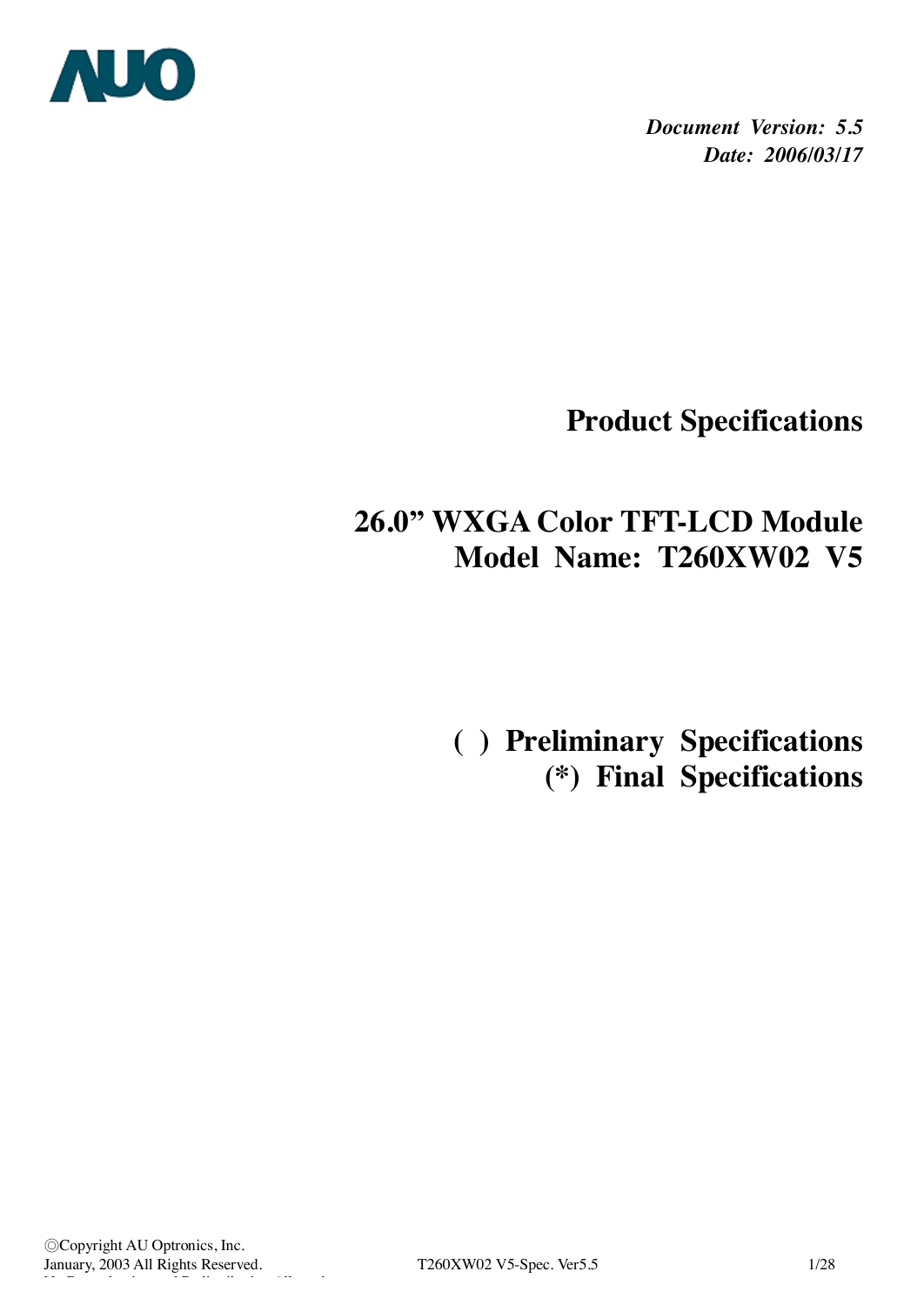

# **Contents**

| N <sub>0</sub>   | <b>ITEM</b>                         |
|------------------|-------------------------------------|
|                  | <b>COVER</b>                        |
|                  | <b>CONTENTS</b>                     |
|                  | <b>RECORD OF REVISIONS</b>          |
| 1                | <b>GENERAL DESCRIPTION</b>          |
| $\overline{2}$   | ABSOLUTION MAXIMUM RATINGS          |
| 3                | <b>ELECTRICAL SPECIFICATIONS</b>    |
| $3-1$            | ELECTRICAL CHARACTERISTICS          |
| $3 - 2$          | <b>INTERFACE CONNECTIONS</b>        |
| $3-3$            | <b>SIGNAL TIMING SPECIFICATIONS</b> |
| $3-4$            | <b>SIGNAL TIMING WAVEFORMS</b>      |
| $3 - 5$          | <b>COLOR INPUT DATA REFERENCE</b>   |
| $3 - 6$          | POWER SEQUENCE for LCD              |
| $3 - 7$          | POWER SEQUENCE for INVERTER         |
| $\boldsymbol{4}$ | <b>OPTICAL SPECIFICATIONS</b>       |
| 5                | MECHANICAL CHARACTERISTICS          |
| 6                | <b>RELIABILITY</b>                  |
| 7                | <b>INTERNATIONAL STANDARDS</b>      |
| $7 - 1$          | <b>SAFETY</b>                       |
| $7 - 2$          | <b>EMC</b>                          |
| $7 - 3$          | Green                               |
| 8                | <b>PACKING</b>                      |
| 9                | <b>PRECAUTIONS</b>                  |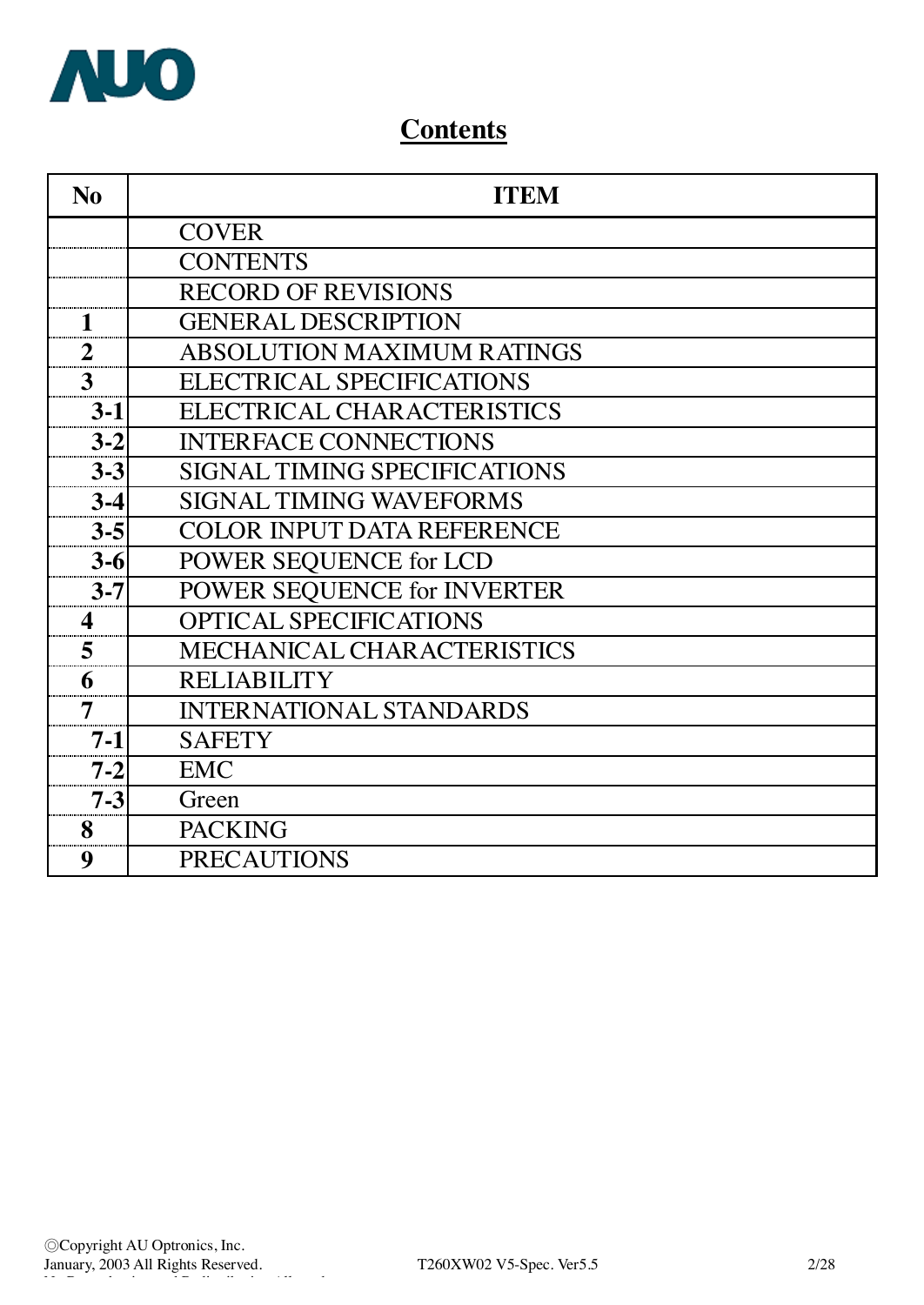

# **Record of Revision**

| <b>Version</b> | Date      | N <sub>0</sub> | <b>Old Description</b>                                                                                                                                                                                                                                                                                                                                              | <b>New Description</b>                                                                                                                                                                                                                                                                                                                                                                                                  | <b>Remark</b> |
|----------------|-----------|----------------|---------------------------------------------------------------------------------------------------------------------------------------------------------------------------------------------------------------------------------------------------------------------------------------------------------------------------------------------------------------------|-------------------------------------------------------------------------------------------------------------------------------------------------------------------------------------------------------------------------------------------------------------------------------------------------------------------------------------------------------------------------------------------------------------------------|---------------|
| 5.0            | 2005/8/2  |                | Original Version                                                                                                                                                                                                                                                                                                                                                    |                                                                                                                                                                                                                                                                                                                                                                                                                         |               |
|                |           |                | <b>Absolute Maximum Ratings</b><br>Symbol: VDD<br>Note1: Duration = $50$ msec                                                                                                                                                                                                                                                                                       | 2.<br><b>Absolute Maximum Ratings</b><br>Symbol: VDDB<br>Note $1:$ Duration = 1 sec                                                                                                                                                                                                                                                                                                                                     | Page 5        |
|                |           |                | 3-2 Interface Connections<br>S or equivalent                                                                                                                                                                                                                                                                                                                        | 3-2 Interface Connections<br>-LCD connector (CN1): JAE FI-E30 - LCD connector (CN1): JAE FI-E30S or<br>STM MSAKS2407P30                                                                                                                                                                                                                                                                                                 |               |
|                |           |                | ** LVDS Option :<br>$H(3.3V)$ or N.C. NS (Normal)<br>L(GND)<br><b>JETDA</b><br>** Rotate Option : H $(3.3V)$<br>$U/D$ ,<br>R/L rotate<br>$L$ (GND)<br>Normal                                                                                                                                                                                                        | ** LVDS Option :<br>$H(3.3V)$ or N.C. NS (Normal)<br>$L$ (GND)<br><b>JETDA</b>                                                                                                                                                                                                                                                                                                                                          | Page 7        |
|                |           |                | 3-6 Power Sequence for LCD                                                                                                                                                                                                                                                                                                                                          | 3-6 Power Sequence for LCD                                                                                                                                                                                                                                                                                                                                                                                              |               |
|                |           |                | Values<br><b>Units</b><br>Parameter<br>Min.<br>Typ.<br>Max.                                                                                                                                                                                                                                                                                                         | <b>Values</b><br><b>Units</b><br><b>Parameter</b><br>Typ.<br>Min.<br>Max.                                                                                                                                                                                                                                                                                                                                               |               |
|                |           |                | 470<br>1000<br>$\mu s$<br>t1<br>$\omega$                                                                                                                                                                                                                                                                                                                            | 0.5<br>20<br>t1<br>$\omega$<br>ms                                                                                                                                                                                                                                                                                                                                                                                       |               |
|                |           |                | 25<br>t2<br>60<br>$\omega$<br>ms<br>600<br>t3<br>ms<br>$\blacksquare$<br>$\blacksquare$                                                                                                                                                                                                                                                                             | 50<br>t2<br>20<br>$\omega$<br>ms<br>700<br>t3<br>$\sim$<br>ms<br>$\blacksquare$                                                                                                                                                                                                                                                                                                                                         | Page 14       |
| 5.1            | 2005/9/19 |                | 200<br>t4<br>ms<br>$\sim$<br>$\sim$                                                                                                                                                                                                                                                                                                                                 | 200<br>t4<br>ms<br>$\sim$<br>$\sim$                                                                                                                                                                                                                                                                                                                                                                                     |               |
|                |           |                | t5<br>50<br>$\omega$<br>$\omega$<br>ms                                                                                                                                                                                                                                                                                                                              | t <sub>5</sub><br>50<br>$\omega$<br>$\mathbb{L}$<br>ms                                                                                                                                                                                                                                                                                                                                                                  |               |
|                |           |                | 0.47<br>30<br>t6<br>$\omega$<br>ms<br>t7<br>$\mathbf{1}$<br>$\mathbf{s}$                                                                                                                                                                                                                                                                                            | 0.47<br>30<br>t6<br>ms<br>t7<br>$\mathbf{1}$<br>$\mathbf{s}$                                                                                                                                                                                                                                                                                                                                                            |               |
|                |           |                | 3-6 Power Sequence for Inverter                                                                                                                                                                                                                                                                                                                                     | 3-6 Power Sequence for Inverter                                                                                                                                                                                                                                                                                                                                                                                         |               |
|                |           |                |                                                                                                                                                                                                                                                                                                                                                                     | <b>Values</b>                                                                                                                                                                                                                                                                                                                                                                                                           |               |
|                |           |                |                                                                                                                                                                                                                                                                                                                                                                     | <b>Parameter</b><br><b>Units</b><br>Min.<br>Typ.<br>Max.                                                                                                                                                                                                                                                                                                                                                                |               |
|                |           | <b>T1</b>      | 20<br>ms                                                                                                                                                                                                                                                                                                                                                            | Page 15                                                                                                                                                                                                                                                                                                                                                                                                                 |               |
|                |           |                | NA                                                                                                                                                                                                                                                                                                                                                                  | 500<br>T2<br>$\sim$<br>$\omega$<br>ms<br>T3<br>250<br>ms<br>$\sim$<br>$\sim$                                                                                                                                                                                                                                                                                                                                            |               |
|                |           |                |                                                                                                                                                                                                                                                                                                                                                                     | <b>T4</b><br>$\Omega$<br>$\omega$<br>$\omega$<br>ms                                                                                                                                                                                                                                                                                                                                                                     |               |
|                |           |                |                                                                                                                                                                                                                                                                                                                                                                     | T <sub>5</sub><br>$\mathbf{1}$<br>$\omega$<br>$\sim$<br>ms<br>T <sub>6</sub><br>10                                                                                                                                                                                                                                                                                                                                      |               |
|                |           |                | <b>Optical Specification</b>                                                                                                                                                                                                                                                                                                                                        | s<br><b>Optical Specification</b>                                                                                                                                                                                                                                                                                                                                                                                       |               |
|                |           |                | Contrast Ratio 600 : 1(min)                                                                                                                                                                                                                                                                                                                                         | Contrast Ratio<br>800:1(min)                                                                                                                                                                                                                                                                                                                                                                                            |               |
|                |           |                | $1000:1$ (typ.)                                                                                                                                                                                                                                                                                                                                                     | $1000:1$ (typ.)                                                                                                                                                                                                                                                                                                                                                                                                         | Page 16       |
|                |           |                | Dark Luminance<br>$0.8$ (max)                                                                                                                                                                                                                                                                                                                                       | Dark Luminance<br>$0.625$ (max)                                                                                                                                                                                                                                                                                                                                                                                         |               |
|                |           |                | Luminance Variation<br>1.4                                                                                                                                                                                                                                                                                                                                          | Luminance Variation<br>1.3                                                                                                                                                                                                                                                                                                                                                                                              |               |
|                |           |                | Bezel Area                                                                                                                                                                                                                                                                                                                                                          | Bezel Area                                                                                                                                                                                                                                                                                                                                                                                                              |               |
|                |           |                | Horizontal: 580.8mm                                                                                                                                                                                                                                                                                                                                                 | Horizontal: 580.8mm±0.5mm                                                                                                                                                                                                                                                                                                                                                                                               | Page 19       |
|                |           |                | Vertical: 328.8mm<br>Absolute Maximum Ratings                                                                                                                                                                                                                                                                                                                       | Vertical: 328.8mm±0.5mm<br><b>Absolute Maximum Ratings</b>                                                                                                                                                                                                                                                                                                                                                              |               |
|                |           |                |                                                                                                                                                                                                                                                                                                                                                                     |                                                                                                                                                                                                                                                                                                                                                                                                                         |               |
| 5.2            | 2005/9/29 |                | Min<br>Max<br>Unit<br>Symbol<br>(7.0)<br>[Volt]<br>$-0.3$<br>$V_{CC}$<br>$-0.3$<br>(3.6)<br>Vin<br>[Volt]<br><b>VDDB</b><br>$-0.3$<br>27.0<br>[Volt]<br>7.0<br><b>BLON</b><br>$-0.3$<br>[Volt]<br>$+50$<br><b>TOP</b><br>$\overline{0}$<br>$[^{\circ}C]$<br>HOP<br>$10$<br>90<br>[%RH]<br><b>TST</b><br>$-20$<br>$+60$<br>$[^{\circ}C]$<br>90<br>HST<br>10<br>[%RH] | <b>Symbol</b><br>Min<br>Max<br>Unit<br>$-0.3$<br>(6.0)<br>[Volt]<br>$V_{CC}$<br>$-0.3$<br>(3.6)<br>[Volt]<br><b>VLVDSOPT</b><br>$-0.3$<br>27.0<br><b>VDDB</b><br>[Volt]<br>$-0.3$<br>7.0<br><b>BLON</b><br>[Volt]<br><b>VDIM</b><br>$-0.3$<br>6.0<br>[Volt]<br>$-0.3$<br>6.0<br>[Volt]<br><b>VBLON</b><br>$-0.3$<br>6.0<br>[Volt]<br><b>EVPWM</b><br>TOP<br>$\overline{0}$<br>$+50$<br>[°C]<br>HOP<br>10<br>90<br>[%RH] | Page 5        |
|                |           |                |                                                                                                                                                                                                                                                                                                                                                                     | <b>TST</b><br>$-20$<br>$+60$<br>[°C]<br>HST<br>$10$<br>90<br>[%RH]                                                                                                                                                                                                                                                                                                                                                      |               |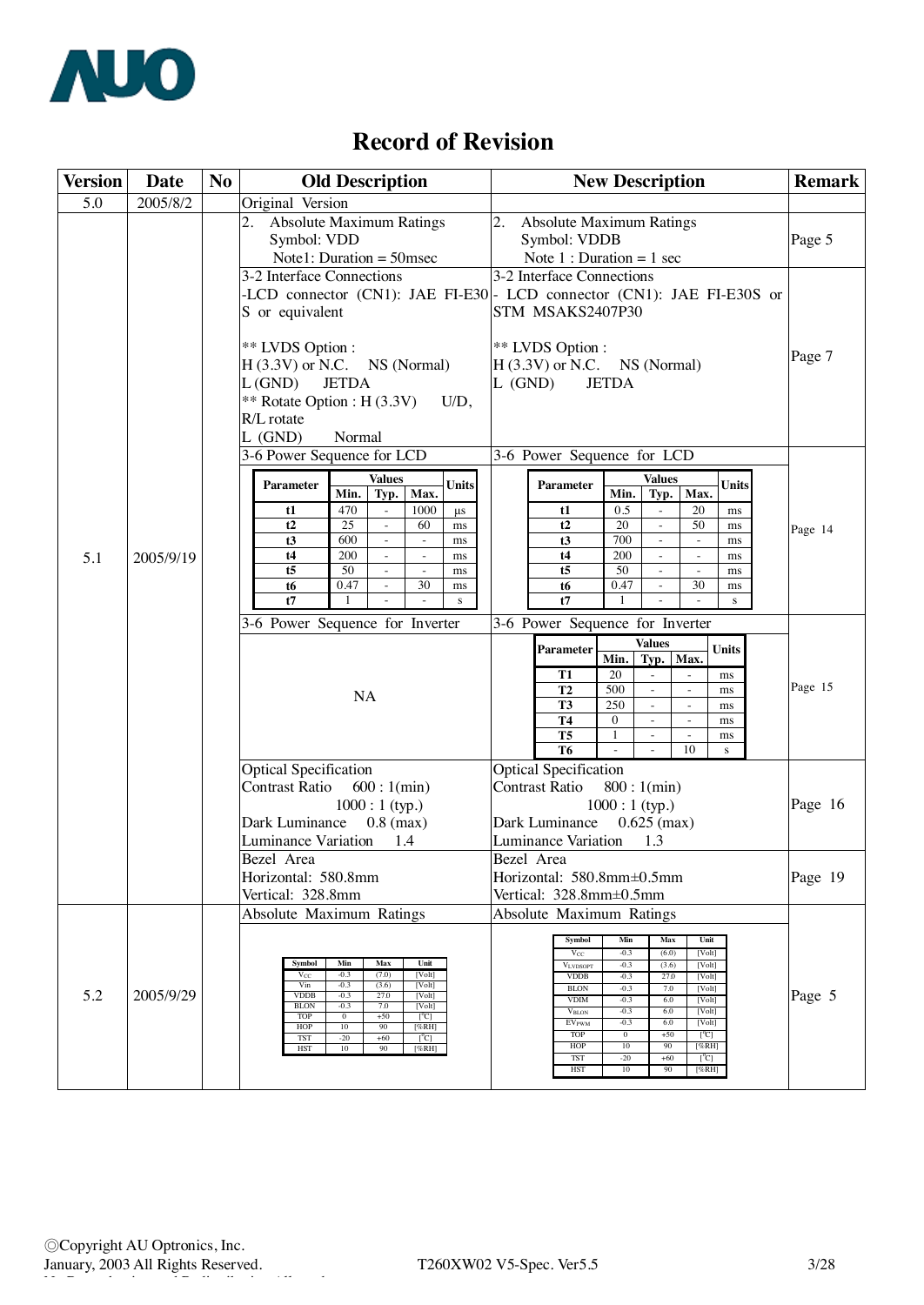

| <b>Version</b> | Date       | N <sub>o</sub> |                                   |                                                | <b>Old Description</b> |       |              |          |              |                                 | <b>New Description</b>                             |                    | <b>Remark</b>    |      |              |                                    |         |           |
|----------------|------------|----------------|-----------------------------------|------------------------------------------------|------------------------|-------|--------------|----------|--------------|---------------------------------|----------------------------------------------------|--------------------|------------------|------|--------------|------------------------------------|---------|-----------|
|                |            |                |                                   |                                                |                        |       |              |          |              | (max.)                          |                                                    |                    |                  |      |              | Backlight Power Consumption: 94.8W | Page 7  |           |
|                |            |                |                                   |                                                |                        |       |              |          |              |                                 | 3-2 Interface Connections updated                  |                    |                  |      |              |                                    |         | Page 8, 9 |
|                |            |                |                                   |                                                |                        |       |              |          |              |                                 | Input current / power updated (turn on/<br>stable) |                    |                  |      |              |                                    |         | Page 10   |
|                |            |                | Signal                            | Item                                           | Symbol                 | Min.  | Typ.         | Max.     | Unit         |                                 | Signal                                             | Item               | Symbol           | Min. | Typ.         | Max. Unit                          |         |           |
| 5.2            | 2005/9/29  |                | <b>Vertical</b>                   | Period                                         | Tv                     | 789   | 806          | 822      | Th           |                                 | <b>Vertical</b>                                    | Period             | Tv               | 950  | 975          | 1000<br>Th                         |         |           |
|                |            |                | <b>Section</b>                    | Active<br><b>Blanking</b>                      | Tdisp<br>Tblk $(v)$    | 21    | 768<br>38    | 54       | Th<br>Th     |                                 | <b>Section</b>                                     | Active<br>Blankins | Tdisp<br>Tblk(v) | 182  | 768<br>207   | 232<br>Th                          |         |           |
|                |            |                | Horizontal                        | Period<br>Active                               | Th<br>Tdisp            | 1414  | 1560<br>1366 | 1722     | Tclk<br>Tclk |                                 | Horizontal                                         | Period<br>Active   | Th<br>Tdisp      | 1414 | 1435<br>1366 | 1543<br>Tclk                       |         |           |
|                |            |                | <b>Section</b>                    | <b>Blanking</b>                                | Tblk (h)               | 48    | 194          | 356      | Tclk         |                                 | Section                                            | Blanking           | Tblk (h)         | 48   | 69           | 177<br>Telk                        | Page 12 |           |
|                |            |                | <b>Clock</b><br><b>Vertical</b>   | Frequenc                                       | Fclk<br>Fv             | 65    | 76           | 88<br>62 | MHz          |                                 | <b>Clock</b><br><b>Vertical</b>                    | Frequenc           | Fclk<br>Fv       | 80   | 84<br>60     | 88<br>MH <sub>2</sub><br>Hz        |         |           |
|                |            |                | Frequency<br>Horizontal           | `requency                                      |                        | 58    | 60           |          | Hz           |                                 | Frequency<br>Horizontal                            | `requency          |                  |      |              |                                    |         |           |
|                |            |                | Frequency                         | Frequency                                      | Freq                   | 47.32 |              | 49.32    | kHz          |                                 | Frequency                                          | Frequency          | Freq             | 57   |              | 60<br>kHz                          |         |           |
|                |            |                |                                   |                                                |                        |       |              |          |              |                                 | Input Current (Turn on Condition)                  |                    |                  |      |              |                                    |         |           |
|                |            |                | $I_{\text{DDB}} = 3.65A(typ.)$    |                                                |                        |       |              |          |              |                                 |                                                    |                    |                  |      |              |                                    |         |           |
|                |            |                | Input Current (Turn on Condition) |                                                |                        |       |              |          |              |                                 | $IDDB=3.95A(max.)$                                 |                    |                  |      |              |                                    |         |           |
|                |            |                | $IDDB=3.95A(max.)$                |                                                |                        |       |              |          |              |                                 | Input Power (Turn on Condition)                    |                    |                  |      |              |                                    |         |           |
|                |            |                | Input Power (Turn on Condition)   |                                                |                        |       |              |          |              | $P_{\text{DDB}} = 87.6W(typ.)$  |                                                    |                    |                  |      |              |                                    |         |           |
|                |            |                | $P_{\text{DDB}} = 94.8W$ (max.)   |                                                |                        |       |              |          |              | $P_{\text{DDB}} = 94.8W$ (max.) |                                                    |                    |                  |      |              |                                    |         |           |
| 5.3            | 2005/10/04 |                | Input Current (Stable Condition)  |                                                |                        |       |              |          |              |                                 | Input Current (Stable Condition)                   |                    |                  |      |              |                                    | Page 10 |           |
|                |            |                |                                   | $I_{\text{DDB}} = 3.6A(max.)$                  |                        |       |              |          |              |                                 | $I_{\text{DDB}} = 3.5A(typ.)$                      |                    |                  |      |              |                                    |         |           |
|                |            |                | Input Power (Stable Condition)    |                                                |                        |       |              |          |              |                                 | $IDDB=3.6A(max.)$                                  |                    |                  |      |              |                                    |         |           |
|                |            |                |                                   | $P_{\text{DDB}} = 87W$ (max.)                  |                        |       |              |          |              |                                 | Input Power (Stable Condition)                     |                    |                  |      |              |                                    |         |           |
|                |            |                |                                   |                                                |                        |       |              |          |              |                                 | $P_{DDB} = 84W(typ.)$                              |                    |                  |      |              |                                    |         |           |
|                |            |                |                                   |                                                |                        |       |              |          |              |                                 | $P_{\rm DDB} = 87W$ (max.)                         |                    |                  |      |              |                                    |         |           |
|                |            |                | Front view 2D drawing             |                                                |                        |       |              |          |              |                                 | Front view 2D drawing                              |                    |                  |      |              |                                    |         |           |
| 5.4            | 2005/10/11 |                |                                   |                                                |                        |       |              |          |              |                                 |                                                    |                    |                  |      |              |                                    |         |           |
|                |            |                |                                   | $A-B \mid \leq 1.6$ mm<br>$C-D$   $\leq$ 1.6mm |                        |       |              |          |              |                                 | $C-D$   $\leq$ 1.6mm<br>$E-F \mid \leq 1.6$ mm     |                    |                  |      |              |                                    | Page 21 |           |
|                |            |                |                                   |                                                |                        |       |              |          |              |                                 |                                                    |                    |                  |      |              |                                    |         |           |
| 5.5            | 2006/3/17  |                |                                   |                                                |                        |       |              |          |              |                                 | Add Green description                              |                    |                  |      |              |                                    | Page 24 |           |
|                |            |                |                                   |                                                |                        |       |              |          |              | 2.                              | Add shipment data                                  |                    |                  |      |              |                                    | Page 26 |           |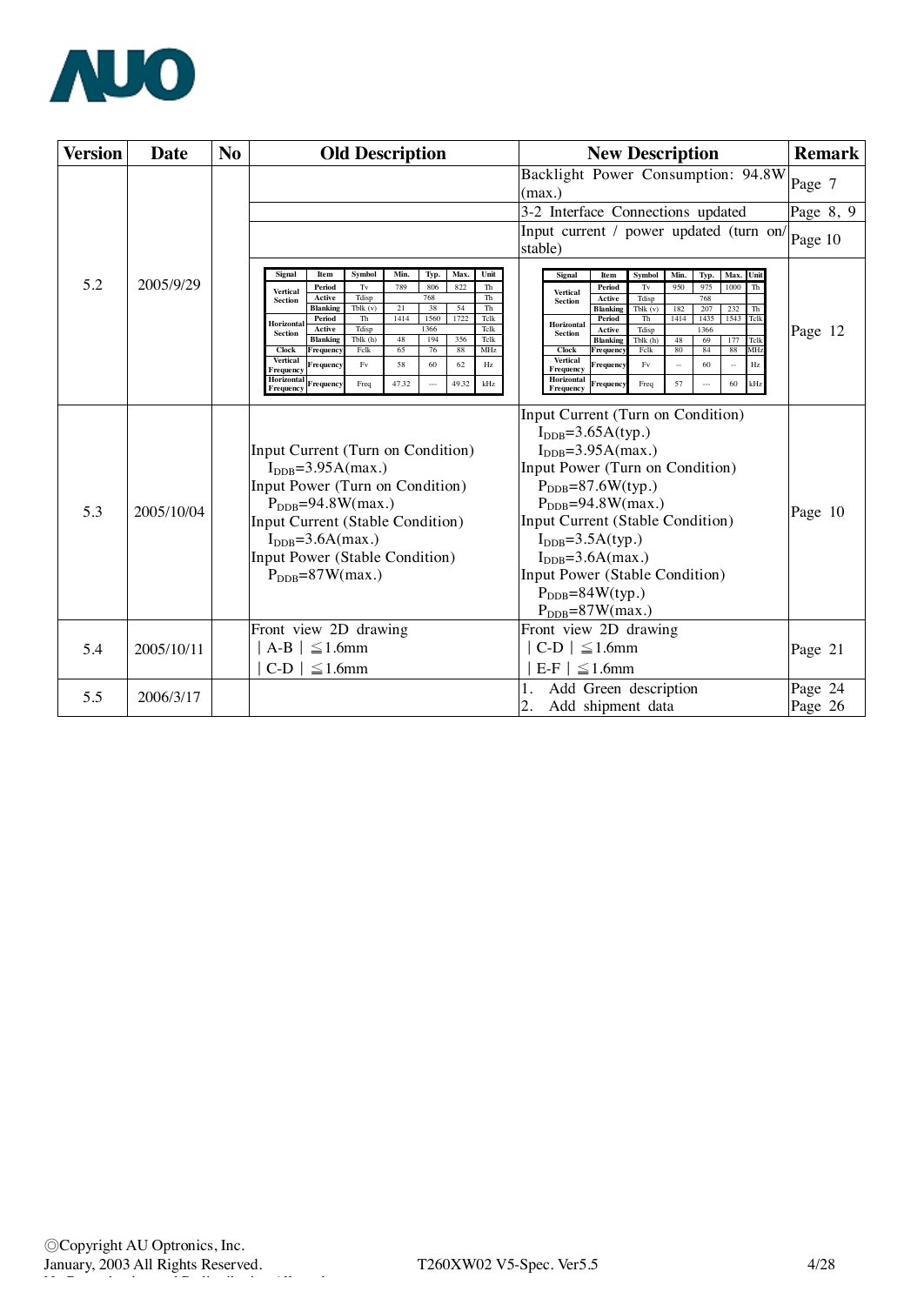

## **1. General Description**

This specification applies to the 26.0 inch Color TFT-LCD Module T260XW02. This LCD module has a TFT active matrix type liquid crystal panel 1366x768 pixels, and diagonal size of 26.0 inch. This module supports 1366x768 XGA-WIDE mode (Non-interlace).

Each pixel is divided into Red, Green and Blue sub-pixels or dots which are arranged in vertical stripes. Gray scale or the brightness of the sub-pixel color is determined with a 8-bit gray scale signal for each dot. The T260XW02 has been designed to apply the 8-bit 1 channel LVDS interface method. It is intended to support displays where high brightness, wide viewing angle, high color saturation, and high color depth are very important.

## **\* General Information**

| <b>Items</b>              | <b>Specification</b>            | Unit          | <b>Note</b>          |
|---------------------------|---------------------------------|---------------|----------------------|
| <b>Active Screen Size</b> | 26.0                            | inches        |                      |
| <b>Display Area</b>       | 575.769 (H) x 323.712(V)        | mm            |                      |
| <b>Pixel Pitch</b>        | 0.4215                          | mm            |                      |
| <b>Outline Dimension</b>  | 626.0 (H) x 373.0 (V) x 47.5(D) | mm            | <b>With inverter</b> |
| <b>Driver Element</b>     | a-Si TFT active matrix          |               |                      |
| <b>Display Colors</b>     | 16.7M                           | <b>Colors</b> |                      |
| <b>Number of Pixels</b>   | 1366 x 768                      | <b>Pixel</b>  |                      |
| <b>Pixel Arrangement</b>  | <b>RGB</b> vertical stripe      |               |                      |
| <b>Display Mode</b>       | <b>Normally Black</b>           |               |                      |
| <b>BL</b> Structure       | 8 U-Lamps                       |               |                      |
| <b>Surface Treatment</b>  | AG, 3H                          |               |                      |
| RoHS                      | <b>RoHS</b> compliance          |               |                      |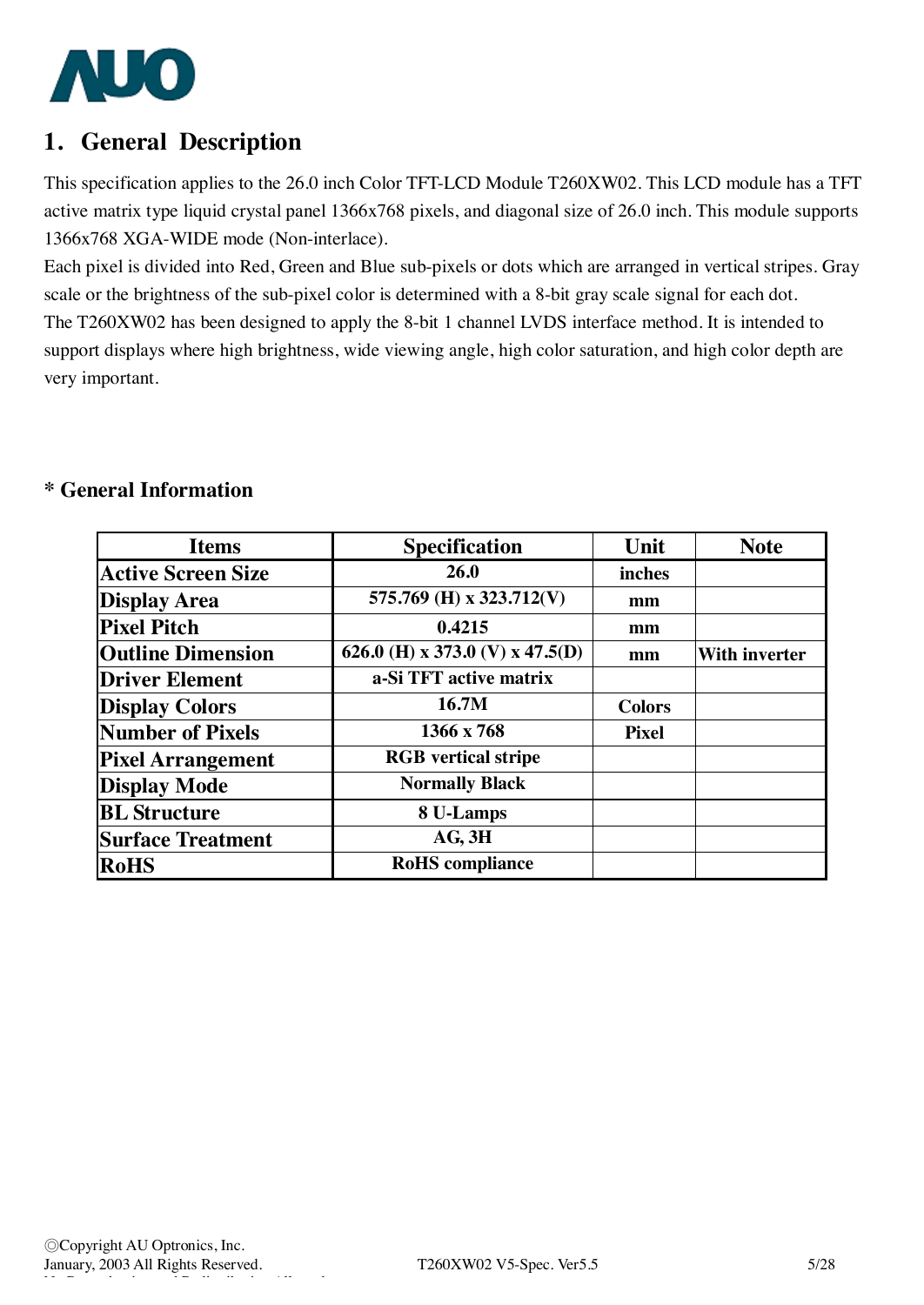

# **2. Absolute Maximum Ratings**

The following are maximum values which, if exceeded, may cause faulty operation or damage to the unit.

| <b>Item</b>                                    | <b>Symbol</b>     | Min      | <b>Max</b> | Unit                      | <b>Conditions</b> |
|------------------------------------------------|-------------------|----------|------------|---------------------------|-------------------|
| <b>Logic/LCD Drive Voltage</b>                 | $V_{CC}$          | $-0.3$   | 6.0        | [Volt]                    | Note 1            |
| <b>LVDS Option Control Voltage</b>             | <b>VLVDSOPT</b>   | $-0.3$   | 3.6        | [Volt]                    | Note 1            |
| <b>BLU Input Voltage</b>                       | <b>VDDB</b>       | $-0.3$   | 27.0       | [Volt]                    | Note 1            |
| <b>BLU Brightness Control Voltage</b>          | <b>BLON</b>       | $-0.3$   | 7.0        | [Volt]                    | Note 1            |
| <b>External Analog Dimming Control Voltage</b> | <b>VDIM</b>       | $-0.3$   | 6.0        | [Volt]                    | Note 1            |
| <b>On/Off Control Voltage</b>                  | $V_{\rm BLON}$    | $-0.3$   | 6.0        | [Volt]                    | Note 1            |
| <b>External PWM Dimming Control Voltage</b>    | EV <sub>PWM</sub> | $-0.3$   | 6.0        | [Volt]                    | Note 1            |
| <b>Operating Temperature</b>                   | <b>TOP</b>        | $\theta$ | $+50$      | $\lceil{^{\circ}C}\rceil$ | Note 2            |
| <b>Operating Humidity</b>                      | <b>HOP</b>        | 10       | 90         | [%RH]                     | Note 2            |
| <b>Storage Temperature</b>                     | <b>TST</b>        | $-20$    | $+60$      | $\lceil{^{\circ}C}\rceil$ | Note 2            |
| <b>Storage Humidity</b>                        | <b>HST</b>        | 10       | 90         | [%RH]                     | Note 2            |

Note  $1:$  Duration = 1 sec

Note 2 : Maximum Wet-Bulb should be 39℃ and No condensation.

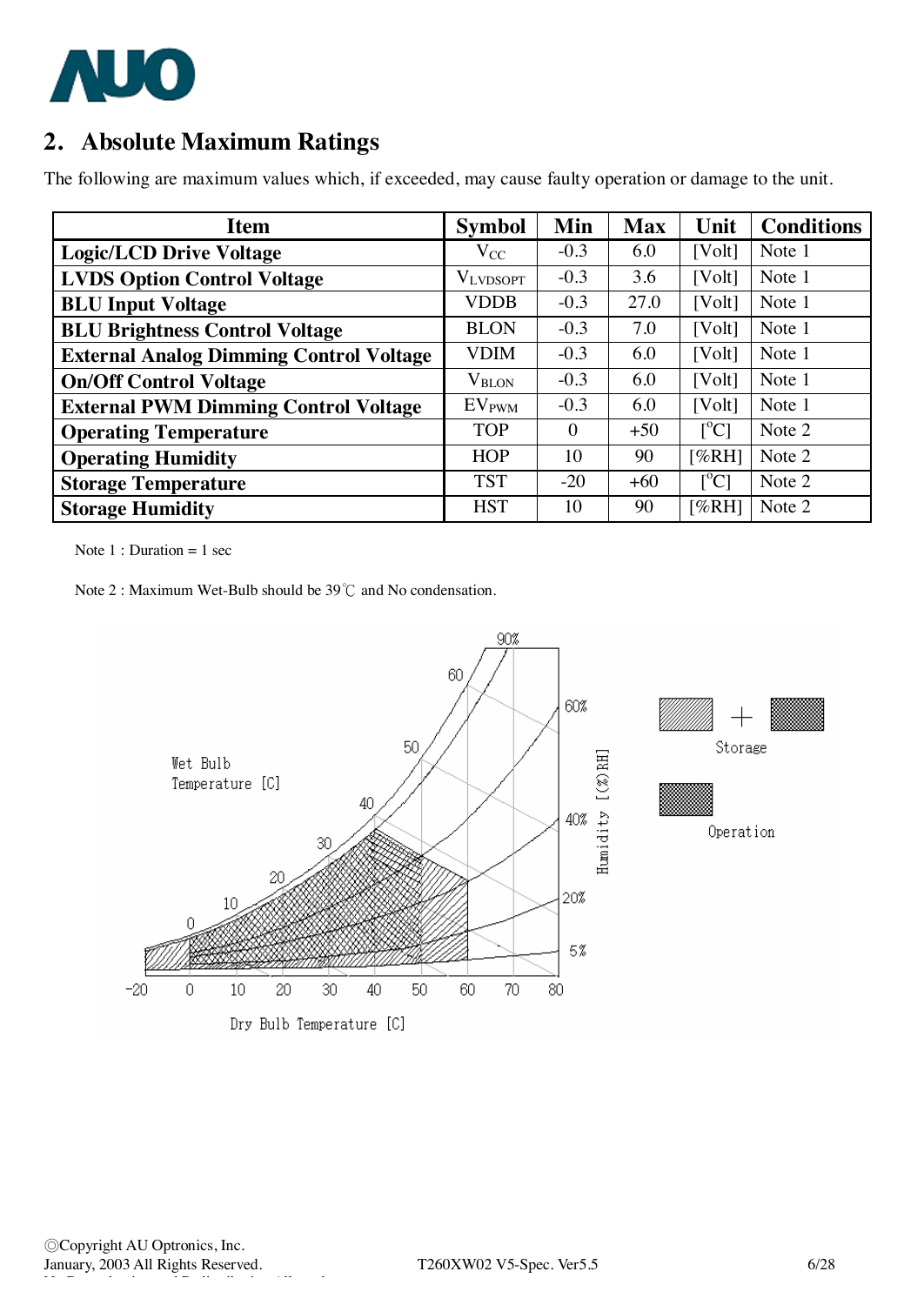

## **3. Electrical Specification**

The T260XW02 requires two power inputs. One is employed to power the LCD electronics and to drive the TFT array and liquid crystal. The second input power for the BLU, is to power inverter..

#### **3-1 Electrical Characteristics**

| <b>Parameter</b>                   | <b>Symbol</b> |        | <b>Values</b>            |      | Unit  | <b>Notes</b> |
|------------------------------------|---------------|--------|--------------------------|------|-------|--------------|
|                                    |               | Min.   | Typ.                     | Max. |       |              |
| LCD:                               |               |        |                          |      |       |              |
| <b>Power Supply Input Voltage</b>  | $\rm V_{cc}$  | 4.5    | 5.0                      | 5.5  |       |              |
| <b>Power Supply Input Current</b>  | Icc           |        | 1.40                     | 1.78 | A     |              |
| <b>Power Consumption</b>           | $P_{\rm C}$   |        | 7.0                      | 9.0  | Watt  |              |
| <b>Inrush Current</b>              | <b>IRUSH</b>  |        | $\overline{\phantom{0}}$ | 3.0  | A     |              |
| <b>Backlight Power Consumption</b> |               |        |                          | 94.8 | Watt  |              |
| <b>Life Time</b>                   |               | 50,000 | 60,000                   |      | Hours |              |

#### **Note :**

- **1.** Vcc=5.0V, Fv=60Hz, Fclk= 85.0 MHz , 25℃. , Test Pattern : White Pattern
- **2.** Vcc rising time =  $470 \,\mu s$ , Vcc= $5.0V$
- **3.** VDDB=24V, VDIM=3.3V, EDPWM=100%, test in the whole period from VDDB power on to power off.
- **4.** The performance of the Lamp in LCM, for example: lifetime or brightness, is extremely influenced by the characteristics of the DC-AC Inverter. So all the parameters of an inverter should be carefully designed so as not to produce too much leakage current from high-voltage output of the inverter. When you design or order the inverter, please make sure unwanted lighting caused by the mismatch of the lamp and the inverter (no lighting, flicker, etc) never occurs. When you confirm it, the LCD Assembly should be operated in the same condition as installed in your instrument.
- **5.** Do not attach a conducting tape to lamp connecting wire. If the lamp wire attach to conducting tape, TFT-LCD Module have a low luminance and the inverter has abnormal action because leakage current occurs between lamp wire and conducting tape.
- **6.** The relative humidity must not exceed 80% non-condensing at temperatures of 40℃ or less. At temperatures greater than 40℃, the wet bulb temperature must not exceed 39℃. When operate at low temperatures, the brightness of CCFL will drop and the lifetime of CCFL will be reduced.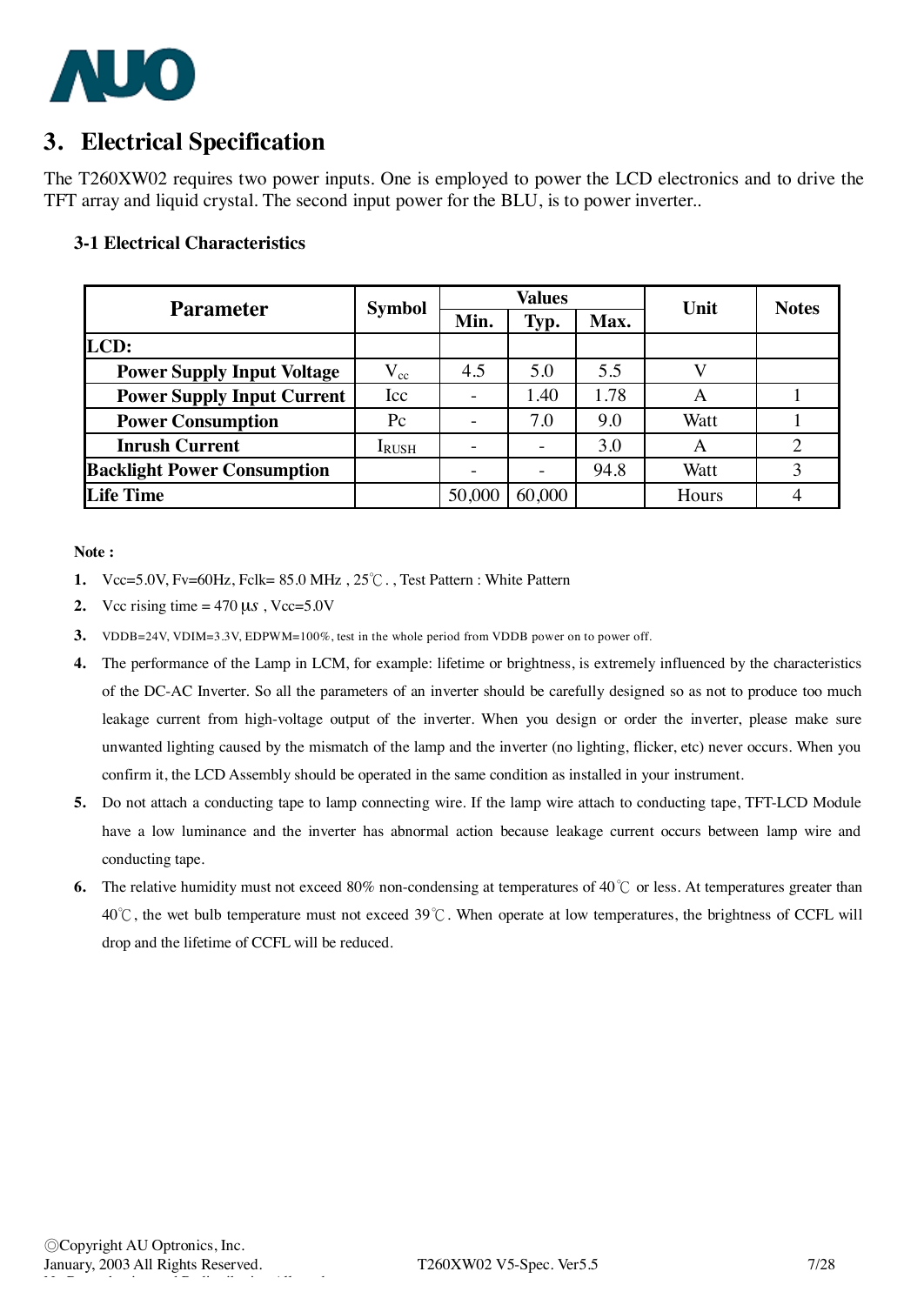

## **3-2 Interface Connections**

- **-** LCD connector (CN1): JAE FI-E30S or STM MSAKS2407P30
- **-** LVDS Transmitter: SN75LVDS83(Texas Instruments) or equivalent

#### **Note:**

1. All GND (ground) pins should be connected together and should also be connected to the LCD's metal frame. All Vcc (power input) pins should be connected together.

| Pin No         | Symbol       | Description                                                    | Default |
|----------------|--------------|----------------------------------------------------------------|---------|
| $\mathbf{1}$   | N.C.         | No Connection (Auo internal Test Pin)                          |         |
| 2              | N.C.         | No Connection (Auo internal Test Pin)                          |         |
| 3              | N.C.         | No Connection (Auo internal Test Pin)                          |         |
| $\overline{4}$ | <b>GND</b>   | Power Ground                                                   |         |
| 5              | $Rx0-$       | Negative LVDS differential data input                          |         |
| 6              | $Rx0+$       | Positive LVDS differential data input                          |         |
| 7              | <b>GND</b>   | Power Ground                                                   |         |
| 8              | $Rx1-$       | Negative LVDS differential data input                          |         |
| 9              | $Rx1+$       | Positive LVDS differential data input                          |         |
| 10             | <b>GND</b>   | Power Ground                                                   |         |
| 11             | $Rx2-$       | Negative LVDS differential data input                          |         |
| 12             | $Rx2+$       | Positive LVDS differential data input                          |         |
| 13             | <b>GND</b>   | Power Ground                                                   |         |
| 14             | RxCLK-       | Negative LVDS differential clock input                         |         |
| 15             | $RxCLK+$     | Positive LVDS differential clock input                         |         |
| 16             | <b>GND</b>   | Power Ground                                                   |         |
| 17             | $Rx3-$       | Negative LVDS differential data input                          |         |
| 18             | $Rx3+$       | Positive LVDS differential data input                          |         |
| 19             | <b>GND</b>   | Power Ground                                                   |         |
| 20             | N.C.         | No Connection (Auo internal Test Pin)                          |         |
| 21             | LVDS Option  | Pull Low: JETDA LVDS format; Pull High or N.C.: NS LVDS format |         |
| 22             | N.C.         | No Connection (Auo internal Test Pin)                          |         |
| 23             | <b>GND</b>   | Power Ground                                                   |         |
| 24             | <b>GND</b>   | Power Ground                                                   |         |
| 25             | <b>GND</b>   | Power Ground                                                   |         |
| 26             | $V_{CC}$     | +5V Power Input                                                |         |
| 27             | $V_{CC}$     | +5V Power Input                                                |         |
| 28             | $\rm V_{CC}$ | +5V Power Input                                                |         |
| 29             | $V_{CC}$     | +5V Power Input                                                |         |
| 30             | $V_{CC}$     | +5V Power Input                                                |         |

*\*\* LVDS Option : H (3.3V) or N.C.***Ë** *NS* 

 *L (GND)* **Ë** *JETDA*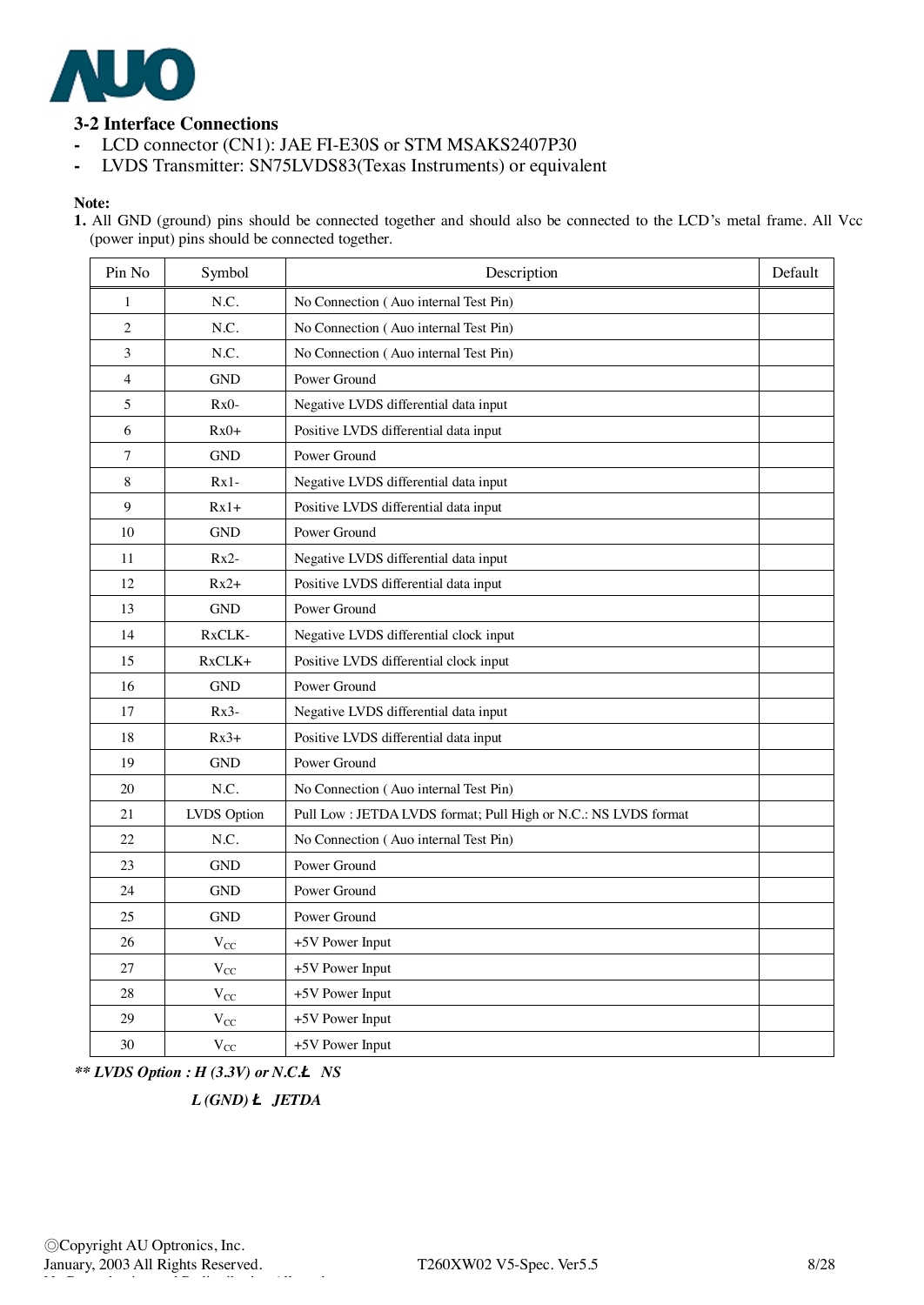



## **LVDS Option = H (3.3V) or N.C.Ë NS Format**



◎Copyright AU Optronics, Inc. January, 2003 All Rights Reserved. T260XW02 V5-Spec. Ver5.5 9/28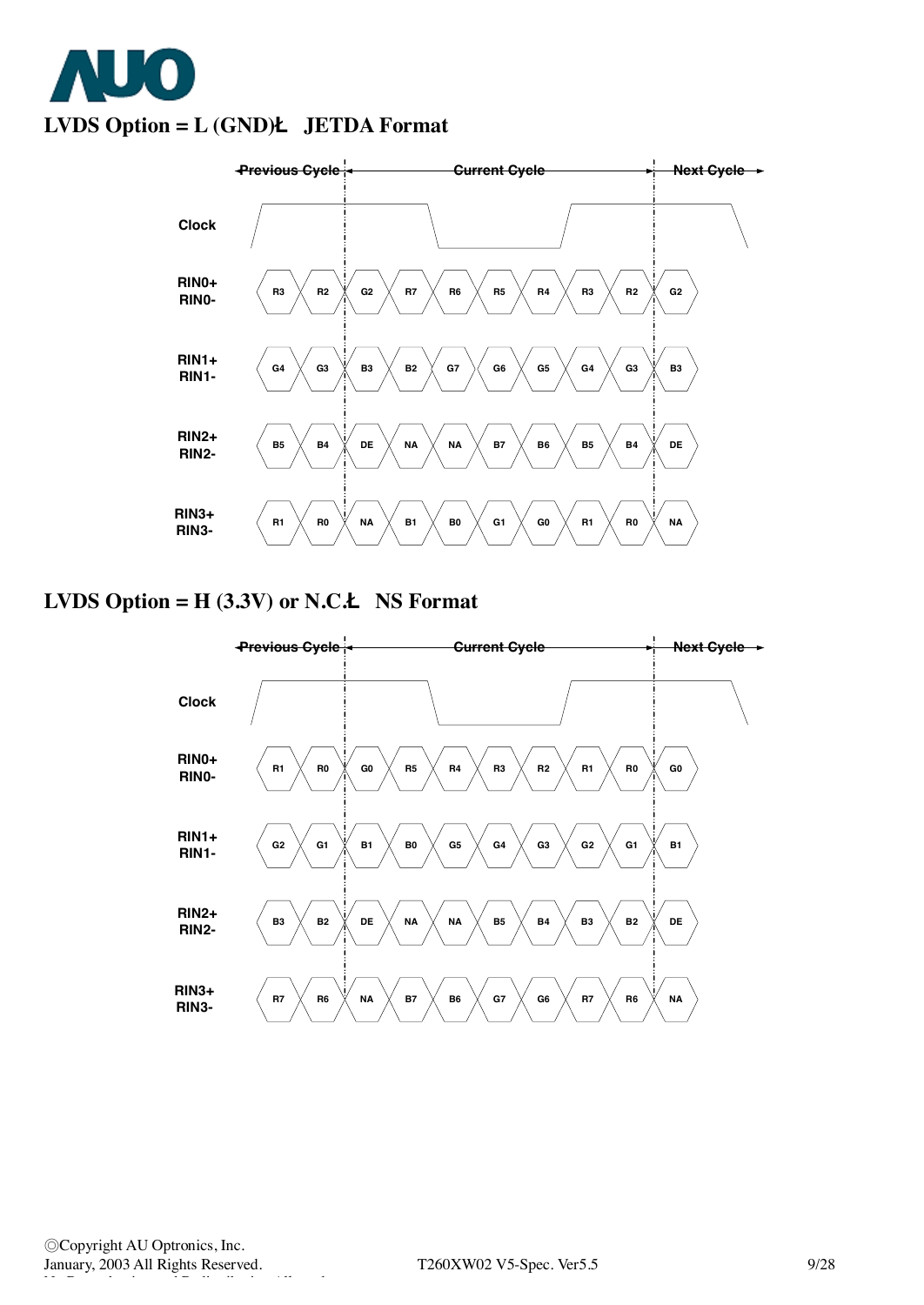

## **BACKLIGHT CONNECTOR PIN CONFIGURATION**

## **1. Electrical specification**

 $(Ta=25\pm5\degree\text{C})$ 

| N <sub>o</sub>          | <b>ITEM</b>                              | <b>SYMBOL</b>                |                         | <b>CONDITION</b>                                             | <b>MIN</b>     | <b>TYP</b>             | <b>MAX</b>     | <b>UNIT</b>  | <b>Note</b> |
|-------------------------|------------------------------------------|------------------------------|-------------------------|--------------------------------------------------------------|----------------|------------------------|----------------|--------------|-------------|
| $\mathbf{1}$            | <b>Input Voltage</b>                     | $V_{DDB}$                    |                         |                                                              | 21.6           | 24.0                   | 26.4           | $\mathbf V$  |             |
| $\overline{2}$          | <b>Input Current (Turn on Condition)</b> | $I_{\rm DDB}$                |                         | $V_{\text{DDB}} = 24V$<br>$VDIM=3.3V$<br>$EDPWM=100$<br>$\%$ | $---$          | 3.65                   | 3.95           | A            | 1           |
| 3                       | <b>Input Power (Turn on Condition)</b>   | $P_{\rm DDB}$                |                         | $V_{DDB} = 24V$<br>$VDIM=3.3V$<br>EDPWM=100%                 | $\overline{a}$ | 87.6                   | 94.8           | W            | 1           |
| $\overline{\mathbf{4}}$ | <b>Input Current (Stable Condition)</b>  | $I_{\rm DDB}$                |                         | $V_{\text{DDB}} = 24V$<br>$VDIM=3.3V$<br>EDPWM=100%          | $---$          | 3.5                    | 3.68           | A            | 1           |
| 5                       | <b>Input Power (Stable Condition)</b>    | $P_{\rm DDB}$                |                         | $V_{\text{DDB}} = 24V$<br>$VDIM=3.3V$<br>EDPWM=100%          | $\overline{a}$ | 84                     | 88.5           | W            | 1           |
| 6                       | Input inrush current, 0.3ms              | $I_{RUSH}$                   |                         | $V_{DD} = 24V$<br>$VDIM=3.3V$<br>EDPWM=100%.                 | $---$          | $---$                  | 5.0            | A            |             |
| $\overline{7}$          | <b>Output Frequency</b>                  | $\rm F_{BL}$                 |                         | $V_{DD} = 24V$                                               | $\overline{a}$ | 48                     | $---$          | kHz          |             |
| 8                       | <b>ON/OFF Control Voltage</b>            | $V_{\text{BLON}}$            | <b>ON</b><br><b>OFF</b> | $V_{DD} = 24V$<br>$V_{DD} = 24V$                             | 2.0<br>0.0     | $---$<br>$\frac{1}{2}$ | 5.0<br>0.8     | V<br>V       | or Open     |
| 9                       | <b>ON/OFF Control Current</b>            | $I_{\text{BLON}}$            |                         | $V_{DD} = 24V$                                               | $-1$           | $---$                  | 1.5            | mA           |             |
|                         |                                          |                              | <b>MAX</b>              | $V_{DD} = 24V$                                               | $---$          | 3.3                    | $\overline{a}$ | $\mathbf{V}$ | or Open     |
| 10                      | <b>Dimming Control Voltage</b>           | $V_{\text{DIM}}$             | <b>MIN</b>              | $V_{DD} = 24V$                                               | $---$          | 0.0                    | $---$          | V            |             |
| 11                      | <b>Dimming Control Current</b>           | $\mathbf{I}_{\text{DIM}}$    | <b>MIN</b>              | $V_{DD} = 24V$                                               | 1.0            | $\overline{a}$         |                | mA           |             |
| 12                      | <b>External PWM Control Voltage</b>      | $EV_{\mathrm{PWM}}$          | <b>MAX</b>              | $---$                                                        | 2.0            | $\frac{1}{2}$          | 5.0            | V            |             |
|                         |                                          |                              | <b>MIN</b>              |                                                              | $-0.3$         | $---$                  | 0.8            | $\mathbf{V}$ |             |
|                         | <b>13 External PWM Control Current</b>   | $EI_{PWM}$                   | <b>MAX</b>              | $PWM=100\%$                                                  | 0.5            | $---$                  | $---$          | mA           |             |
|                         |                                          |                              | <b>MIN</b>              | PWM=100%                                                     | 0.5            | $\frac{1}{2}$          | $---$          | mA           |             |
|                         | <b>14 External PWM Duty Ratio</b>        | $\mathrm{ED}_{\mathrm{PWM}}$ |                         |                                                              | 30             | $\frac{1}{2}$          | 100            | $\%$         |             |
|                         | <b>15 External PWM Frequency</b>         | EF <sub>PWM</sub>            |                         | $---$                                                        | 150            | $\frac{1}{2}$          | 300            | Hz           |             |

Note1:

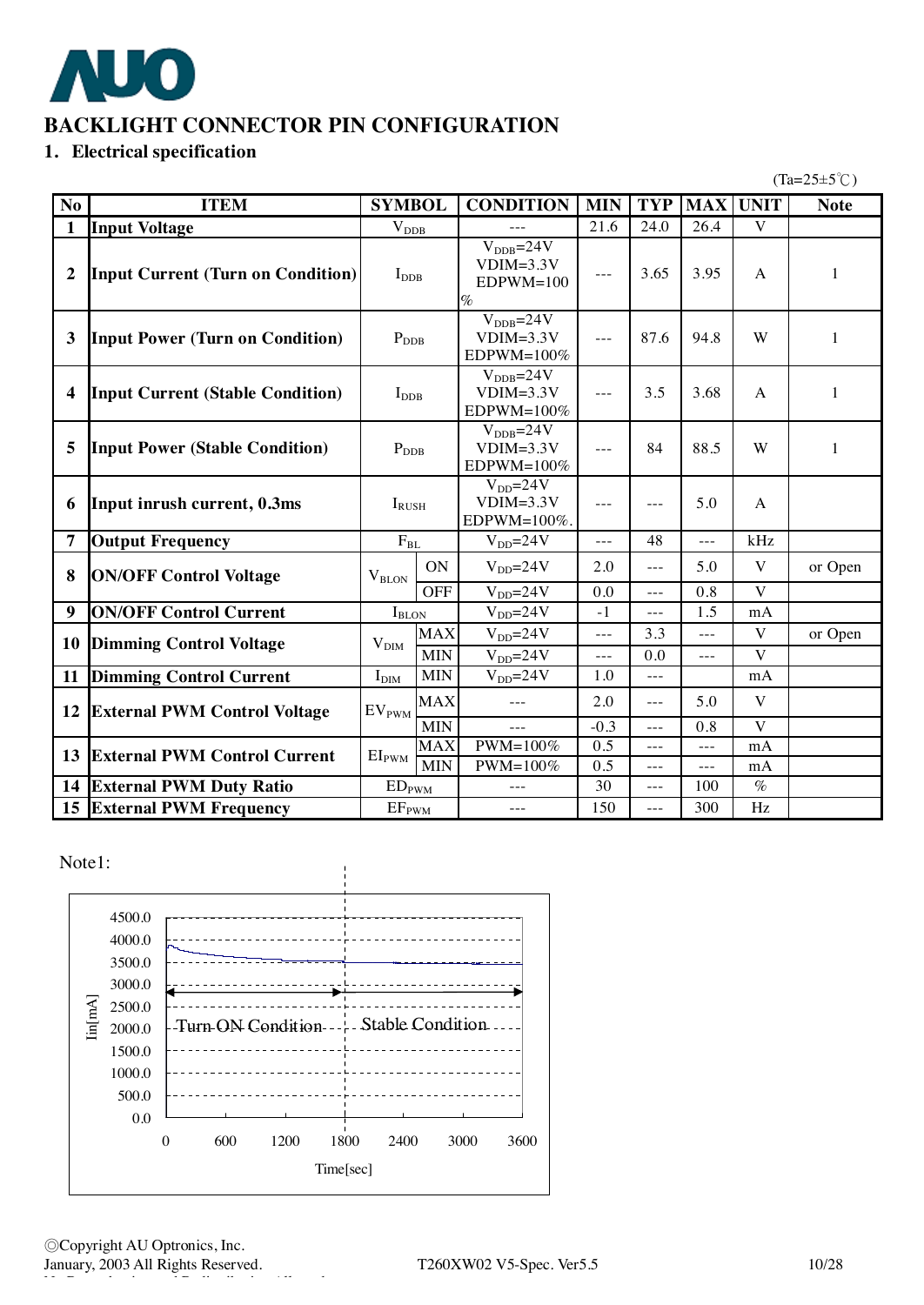

### **2. Input specification**

| Pin No                  | <b>Symbol</b> | <b>Description</b>                          | <b>Default</b> |
|-------------------------|---------------|---------------------------------------------|----------------|
| 1                       | <b>VDDB</b>   | Operating Voltage Supply, +24V DC regulated | 24V            |
| $\overline{2}$          | <b>VDDB</b>   | Operating Voltage Supply, +24V DC regulated | 24V            |
| 3                       | <b>VDDB</b>   | Operating Voltage Supply, +24V DC regulated | 24V            |
| $\overline{\mathbf{4}}$ | <b>VDDB</b>   | Operating Voltage Supply, +24V DC regulated | 24V            |
| 5                       | <b>VDDB</b>   | Operating Voltage Supply, +24V DC regulated | 24V            |
| 6                       | <b>GND</b>    | Ground                                      | <b>GND</b>     |
| $\overline{7}$          | <b>GND</b>    | Ground                                      | <b>GND</b>     |
| 8                       | <b>GND</b>    | Ground                                      | <b>GND</b>     |
| 9                       | <b>GND</b>    | Ground                                      | <b>GND</b>     |
| 10                      | <b>GND</b>    | Ground                                      | <b>GND</b>     |
| 11                      | VDIM          | <b>External Analog Dimming Control</b>      |                |
| 12                      | <b>VBLON</b>  | On/Off Control                              |                |
| 13                      | <b>EXPWM</b>  | <b>External PWM Dimming Control</b>         |                |
| 14                      | N.C.          | No Connection                               |                |

CN1: S14B-PH-SM3-TB(JST) CN2: S2B-ZR-SM3A-TF(JST)

CN3~10: SM02(12)B-BHS-1-TB(JST)

## **3. Backlight Diagram**

 **HOT: High Voltage** 

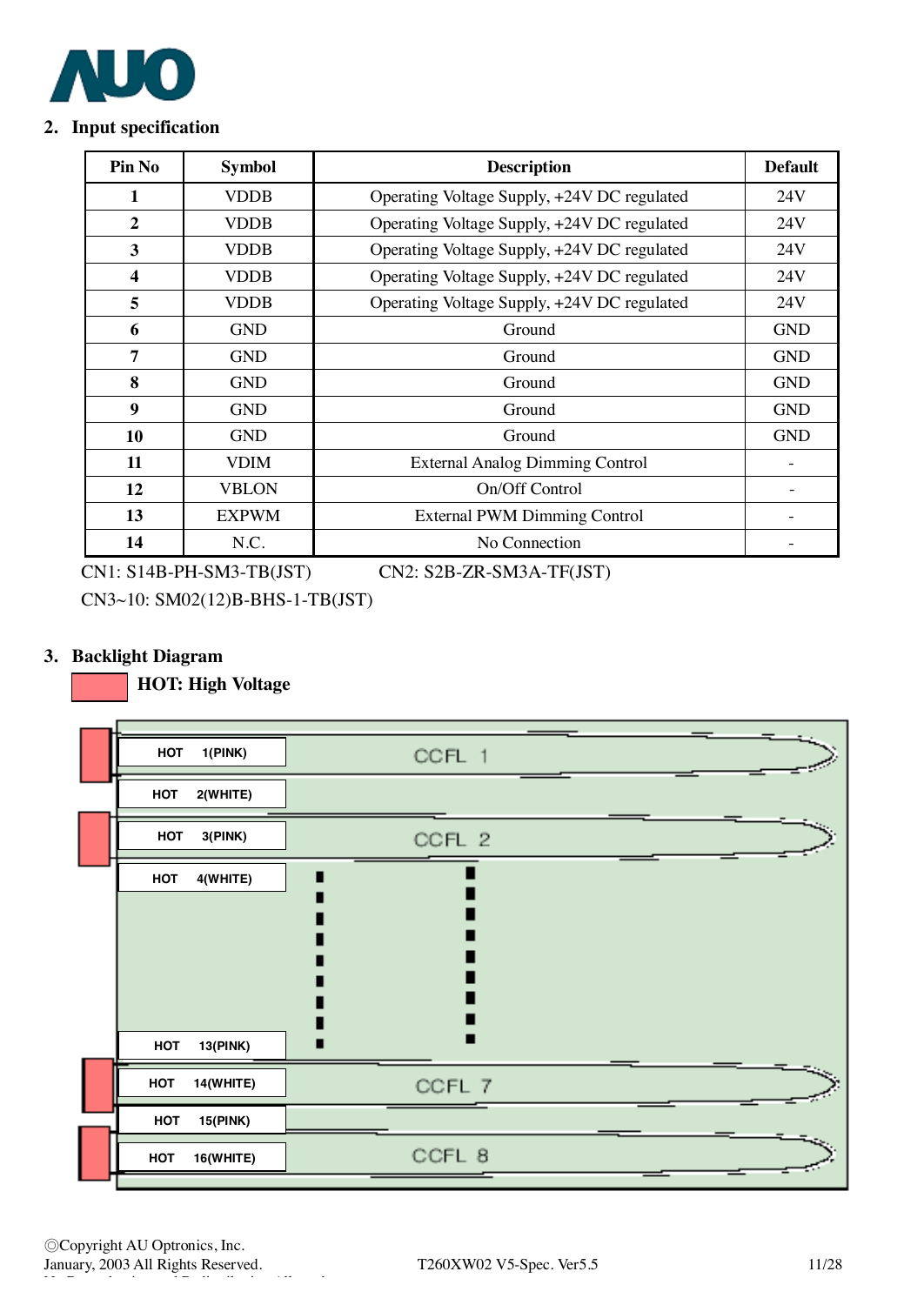

This is the signal timing required at the input of the User connector. All of the interface signal timing should be satisfied with the following specifications for it's proper operation.

\* Timing Table

#### DE only Mode Vertical Frequency Range A

| <b>Signal</b>                         | <b>Item</b>                        | <b>Symbol</b> | Min.  | Typ. | Max.  | Unit       |  |  |
|---------------------------------------|------------------------------------|---------------|-------|------|-------|------------|--|--|
| <b>Vertical</b>                       | <b>Period</b>                      | Tv            | 789   | 806  | 822   | Th         |  |  |
| <b>Section</b>                        | <b>Active</b>                      | Tdisp         |       | 768  |       | Th         |  |  |
| <b>Blanking</b>                       |                                    | Tblk $(v)$    | 21    | 38   | 54    |            |  |  |
|                                       | <b>Period</b><br><b>Horizontal</b> |               | 1414  | 1560 | 1722  | Tclk       |  |  |
| <b>Section</b>                        | <b>Active</b>                      | Tdisp         |       |      | Tclk  |            |  |  |
|                                       | <b>Blanking</b>                    | Tblk(h)       | 48    | 194  | 356   | Tclk       |  |  |
| <b>Clock</b>                          | Frequency                          | Fclk          | 54    | 63   | 74    | <b>MHz</b> |  |  |
| <b>Vertical</b><br><b>Frequency</b>   | <b>Frequency</b>                   | Fv            | 48    | 50   | 52    | Hz         |  |  |
| <b>Horizontal</b><br><b>Frequency</b> | Frequency                          | Freq          | 39.45 |      | 41.10 | kHz        |  |  |

### Vertical Frequency Range B

| <b>Signal</b>                         | <b>Item</b>      | <b>Symbol</b> | Min. | Typ. | Max. | Unit       |
|---------------------------------------|------------------|---------------|------|------|------|------------|
| <b>Vertical</b>                       | <b>Period</b>    | $T_{V}$       | 950  | 975  | 1000 | Th         |
| <b>Section</b>                        | <b>Active</b>    | Tdisp         |      | 768  |      |            |
|                                       | <b>Blanking</b>  | Tblk $(v)$    | 182  | 207  | 232  | Th         |
| <b>Period</b>                         |                  | Th            | 1414 | 1435 | 1543 | Tclk       |
| <b>Horizontal</b><br><b>Section</b>   | <b>Active</b>    | Tdisp         |      |      |      |            |
|                                       | <b>Blanking</b>  | Tblk(h)       | 48   | 69   | 177  | Tclk       |
| <b>Clock</b>                          | <b>Frequency</b> | Felk          | 80   | 84   | 88   | <b>MHz</b> |
| <b>Vertical</b><br><b>Frequency</b>   | Frequency        | Fv            |      | 60   |      | Hz         |
| <b>Horizontal</b><br><b>Frequency</b> | Frequency        | Freq          | 57   |      | 60   | kHz        |

\*1) Clock signal input must be valid while power supply is applied.

\*2) Display position is specific by the rise of ENAB signal only.

Horizontal display position is specified by the falling edge of  $1<sup>st</sup>$  Clock right after the rise of ENAB, is displayed on the left edge of the screen.

Vertical display position is specified by the rise of ENAB after a "Low" level period equivalent to eight times of horizontal period. The 1<sup>st</sup> data corresponding to one horizontal line after the rise of ENAB is displayed at the top line of screen.

\*3.) If a period of ENAB "High" is less than 1366 Clock or less than 768 lines, the rest of the screen displays black.

\*4.) The display position does not fit to the screen if a period of ENAB "High" and the effective data period do not synchronize with each other.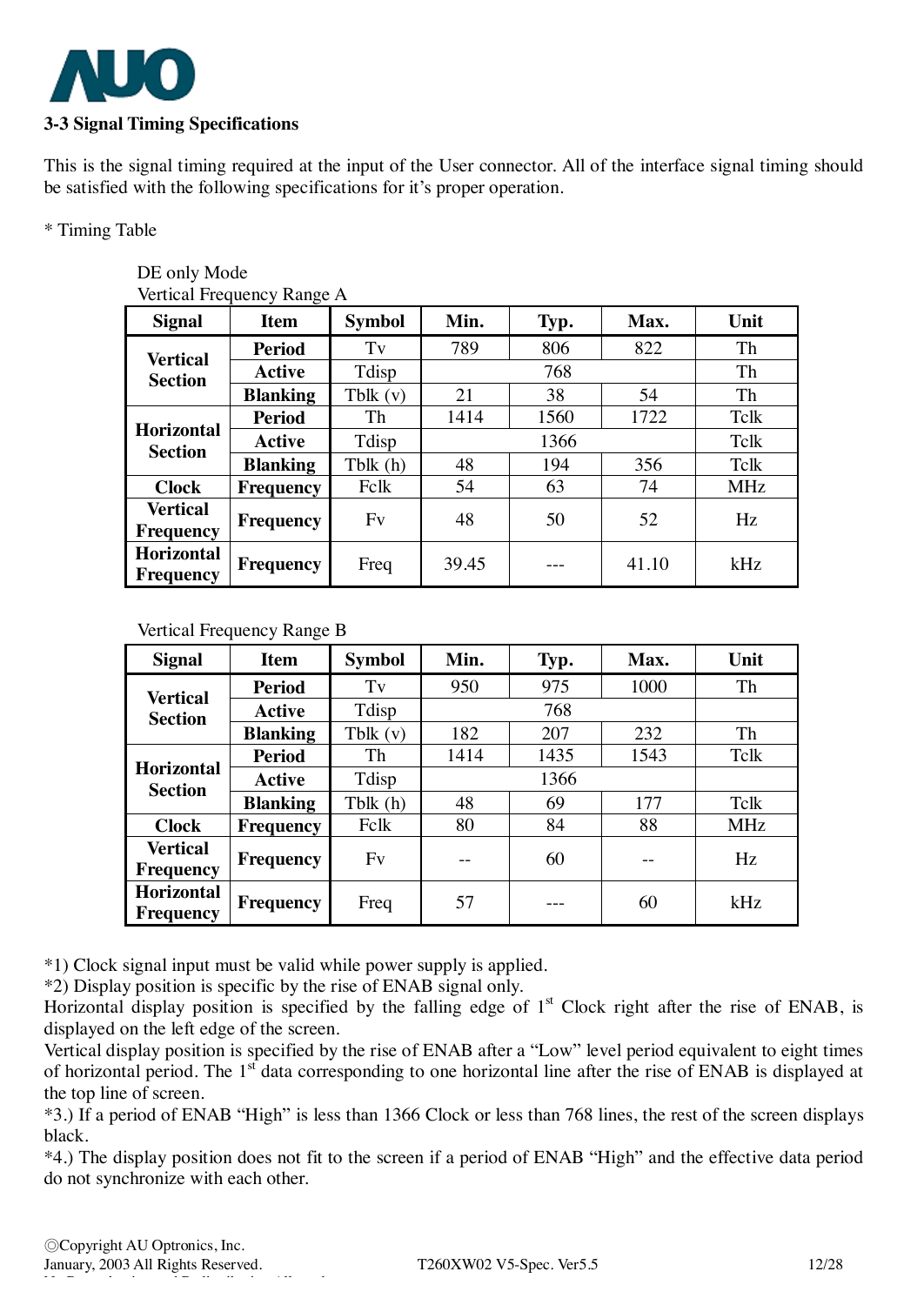



◎Copyright AU Optronics, Inc. January, 2003 All Rights Reserved. T260XW02 V5-Spec. Ver5.5 13/28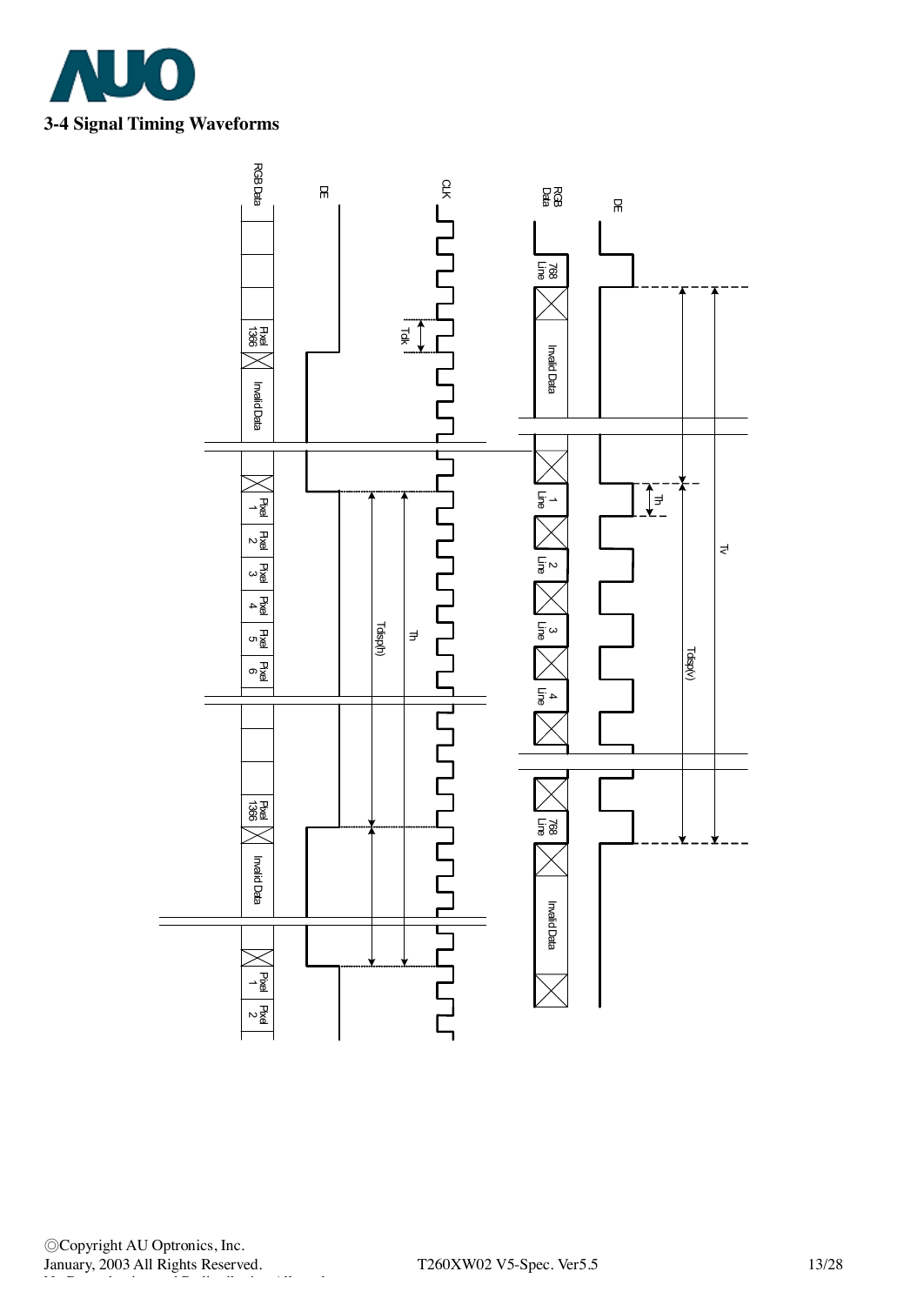

## **3-5 Color Input Data Reference**

The brightness of each primary color (red, green and blue) is based on the 8 bit gray scale data input for the color; the higher the binary input, the brighter the color. The table below provides a reference for color versus data input.

|              |                   |                |                  |                    |                |                  |                  |                  |                  |                |                |                  | <b>Input Color Data</b>                                                 |                |                  |                  |                |                  |                  |                  |                  |                  |                |                  |                  |
|--------------|-------------------|----------------|------------------|--------------------|----------------|------------------|------------------|------------------|------------------|----------------|----------------|------------------|-------------------------------------------------------------------------|----------------|------------------|------------------|----------------|------------------|------------------|------------------|------------------|------------------|----------------|------------------|------------------|
|              | Color             |                |                  |                    | <b>RED</b>     |                  |                  |                  |                  |                |                |                  | <b>GREEN</b>                                                            |                |                  |                  |                |                  |                  |                  | <b>BLUE</b>      |                  |                |                  |                  |
|              |                   | <b>MSB</b>     |                  |                    |                |                  |                  |                  |                  | <b>LSB</b> MSB |                |                  |                                                                         |                |                  |                  | <b>LSB</b>     | <b>MSB</b>       |                  |                  |                  |                  |                |                  | <b>LSB</b>       |
|              |                   |                |                  |                    |                |                  |                  |                  |                  |                |                |                  | R7 R6 R5 R4 R3 R2 R1 R0 G7 G6 G5 G4 G3 G2 G1 G0 B7 B6 B5 B4 B3 B2 B1 B0 |                |                  |                  |                |                  |                  |                  |                  |                  |                |                  |                  |
|              | <b>Black</b>      | $\overline{0}$ | $\overline{0}$   | $\mathbf{0}$       | $\overline{0}$ | $\mathbf{0}$     | $\boldsymbol{0}$ | $\mathbf{0}$     | $\overline{0}$   | $\theta$       | $\overline{0}$ | $\overline{0}$   | $\overline{0}$                                                          | $\mathbf{0}$   | $\mathbf{0}$     | $\mathbf{0}$     | $\overline{0}$ | $\mathbf{0}$     | $\boldsymbol{0}$ | $\boldsymbol{0}$ | $\mathbf{0}$     | $\overline{0}$   | $\overline{0}$ | $\boldsymbol{0}$ | $\boldsymbol{0}$ |
|              | Red(255)          | $\mathbf{1}$   | 1                | $\mathbf{1}$       | 1              | $\mathbf{1}$     | $\mathbf{1}$     | $\mathbf{1}$     | $\mathbf{1}$     | $\overline{0}$ | $\overline{0}$ | $\boldsymbol{0}$ | $\overline{0}$                                                          | $\mathbf{0}$   | $\boldsymbol{0}$ | $\boldsymbol{0}$ | $\mathbf{0}$   | $\boldsymbol{0}$ | $\boldsymbol{0}$ | $\boldsymbol{0}$ | $\boldsymbol{0}$ | $\overline{0}$   | $\overline{0}$ | $\boldsymbol{0}$ | $\boldsymbol{0}$ |
|              | Green(255)        | $\overline{0}$ | $\boldsymbol{0}$ | $\boldsymbol{0}$   | $\overline{0}$ | $\boldsymbol{0}$ | $\boldsymbol{0}$ | $\mathbf{0}$     | $\overline{0}$   | $\mathbf{1}$   | $\mathbf{1}$   | $\mathbf{1}$     | $\mathbf{1}$                                                            | $\mathbf{1}$   | $\mathbf{1}$     | $\mathbf{1}$     | $\mathbf{1}$   | $\boldsymbol{0}$ | $\mathbf{0}$     | $\overline{0}$   | $\boldsymbol{0}$ | $\overline{0}$   | $\mathbf{0}$   | $\boldsymbol{0}$ | $\mathbf{0}$     |
| <b>Basic</b> | <b>Blue(255)</b>  | $\theta$       | $\mathbf{0}$     | $\mathbf{0}$       | $\theta$       | $\overline{0}$   | $\mathbf{0}$     | $\overline{0}$   | $\theta$         | $\theta$       | $\overline{0}$ | $\overline{0}$   | $\theta$                                                                | $\overline{0}$ | $\mathbf{0}$     | $\overline{0}$   | $\overline{0}$ | $\mathbf{1}$     | $\mathbf{1}$     | 1                | $\mathbf{1}$     | 1                | $\mathbf{1}$   | $\mathbf{1}$     | $\mathbf{1}$     |
| Color        | Cyan              | $\overline{0}$ | $\Omega$         | $\theta$           | $\Omega$       | $\overline{0}$   | $\theta$         | $\mathbf{0}$     | $\theta$         | 1              | 1              | $\mathbf{1}$     | 1                                                                       | $\mathbf{1}$   | 1                | $\mathbf{1}$     | $\mathbf{1}$   | $\mathbf{1}$     | $\mathbf{1}$     | 1                | 1                | 1                | 1              | 1                | $\mathbf{1}$     |
|              | <b>Magenta</b>    | $\mathbf{1}$   |                  | $\mathbf{1}$       | $\mathbf{1}$   | $\mathbf{1}$     | 1                | $\mathbf{1}$     | $\mathbf{1}$     | $\theta$       | $\theta$       | $\overline{0}$   | $\theta$                                                                | $\overline{0}$ | $\overline{0}$   | $\overline{0}$   | $\overline{0}$ | $\mathbf{1}$     | $\mathbf{1}$     | $\mathbf{1}$     | 1                | $\mathbf{1}$     | $\mathbf{1}$   | $\mathbf{1}$     | $\mathbf{1}$     |
|              | <b>Yellow</b>     | 1              |                  | 1                  | 1              | 1                | 1                | 1                | 1                | 1              | 1              | 1                | 1                                                                       | $\mathbf{1}$   | 1                | 1                | 1              | $\mathbf{0}$     | $\mathbf{0}$     | $\overline{0}$   | $\mathbf{0}$     | $\overline{0}$   | $\mathbf{0}$   | $\boldsymbol{0}$ | $\boldsymbol{0}$ |
|              | White             | $\mathbf{1}$   |                  | $\mathbf{1}$       | 1              | 1                | 1                | 1                | $\mathbf{1}$     | 1              | 1              | 1                | 1                                                                       | $\mathbf{1}$   |                  | 1                | $\mathbf{1}$   | 1                | $\mathbf{1}$     | 1                | 1                | $\mathbf{1}$     | 1              | 1                | $\mathbf{1}$     |
|              | <b>RED(000)</b>   | $\overline{0}$ | $\overline{0}$   | $\mathbf{0}$       | $\theta$       | $\theta$         | $\theta$         | $\theta$         | $\theta$         | $\overline{0}$ | $\theta$       | $\overline{0}$   | $\theta$                                                                | $\overline{0}$ | $\theta$         | $\mathbf{0}$     | $\theta$       | $\mathbf{0}$     | $\theta$         | $\theta$         | $\Omega$         | $\theta$         | $\theta$       | $\overline{0}$   | $\mathbf{0}$     |
|              | <b>RED(001)</b>   | $\theta$       | $\overline{0}$   | $\mathbf{0}$       | $\overline{0}$ | $\theta$         | $\overline{0}$   | $\mathbf{0}$     | $\mathbf{1}$     | $\theta$       | $\theta$       | $\overline{0}$   | $\theta$                                                                | $\theta$       | $\theta$         | $\overline{0}$   | $\overline{0}$ | $\overline{0}$   | $\overline{0}$   | $\theta$         | $\theta$         | $\overline{0}$   | $\mathbf{0}$   | $\boldsymbol{0}$ | $\mathbf{0}$     |
| <b>RED</b>   |                   |                |                  |                    |                |                  |                  |                  |                  |                |                |                  |                                                                         |                |                  |                  |                |                  |                  |                  |                  |                  |                |                  |                  |
|              | <b>RED(254)</b>   | $\mathbf{1}$   |                  | $\mathbf{1}$       | $\mathbf{1}$   | 1                | $\mathbf{1}$     | $\mathbf{1}$     | $\overline{0}$   | $\overline{0}$ | $\overline{0}$ | $\overline{0}$   | $\overline{0}$                                                          | $\overline{0}$ | $\overline{0}$   | $\overline{0}$   | $\mathbf{0}$   | $\overline{0}$   | $\overline{0}$   | $\overline{0}$   | $\mathbf{0}$     | $\overline{0}$   | $\mathbf{0}$   | $\overline{0}$   | $\overline{0}$   |
|              | RED(255)          | 1              | 1                | $\mathbf{1}$       | 1              | $\mathbf{1}$     | 1                | $\mathbf{1}$     | $\mathbf{1}$     | $\overline{0}$ | $\overline{0}$ | $\overline{0}$   | $\overline{0}$                                                          | $\overline{0}$ | $\mathbf{0}$     | $\mathbf{0}$     | $\overline{0}$ | $\overline{0}$   | $\overline{0}$   | $\theta$         | $\mathbf{0}$     | $\overline{0}$   | $\overline{0}$ | $\overline{0}$   | $\mathbf{0}$     |
|              | <b>GREEN(000)</b> | $\overline{0}$ | $\overline{0}$   | $\mathbf{0}$       | $\mathbf{0}$   | $\overline{0}$   | $\boldsymbol{0}$ | $\boldsymbol{0}$ | $\overline{0}$   | $\overline{0}$ | $\overline{0}$ | $\boldsymbol{0}$ | $\overline{0}$                                                          | $\overline{0}$ | $\mathbf{0}$     | $\mathbf{0}$     | $\mathbf{0}$   | $\overline{0}$   | $\boldsymbol{0}$ | $\overline{0}$   | $\mathbf{0}$     | $\overline{0}$   | $\overline{0}$ | $\boldsymbol{0}$ | $\boldsymbol{0}$ |
|              | <b>GREEN(001)</b> | $\theta$       | $\overline{0}$   | $\mathbf{0}$       | $\theta$       | $\overline{0}$   | 0                | $\theta$         | $\theta$         | $\theta$       | $\theta$       | $\theta$         | $\Omega$                                                                | $\theta$       | 0                | $\theta$         | 1              | $\overline{0}$   | $\overline{0}$   | $\theta$         | $\theta$         | $\theta$         | $\theta$       | $\overline{0}$   | $\boldsymbol{0}$ |
| <b>GREEN</b> |                   |                |                  |                    |                |                  |                  |                  |                  |                |                |                  |                                                                         |                |                  |                  |                |                  |                  |                  |                  |                  |                |                  |                  |
|              | <b>GREEN(254)</b> | $\overline{0}$ | $\boldsymbol{0}$ | $\mathbf{0}$       | $\overline{0}$ | $\overline{0}$   | $\boldsymbol{0}$ | $\overline{0}$   | $\overline{0}$   | $\mathbf{1}$   | $\mathbf{1}$   | $\mathbf{1}$     | $\mathbf{1}$                                                            | $\mathbf{1}$   | 1                | $\mathbf{1}$     | $\mathbf{0}$   | $\overline{0}$   | $\boldsymbol{0}$ | $\overline{0}$   | $\mathbf{0}$     | $\overline{0}$   | $\overline{0}$ | $\boldsymbol{0}$ | $\mathbf{0}$     |
|              | <b>GREEN(255)</b> | $\overline{0}$ | $\boldsymbol{0}$ | $\boldsymbol{0}$   | $\overline{0}$ | $\boldsymbol{0}$ | $\mathbf{0}$     | $\mathbf{0}$     | $\boldsymbol{0}$ | 1              | 1              | $\mathbf{1}$     | 1                                                                       | $\mathbf{1}$   | 1                | $\mathbf{1}$     | $\mathbf{1}$   | $\boldsymbol{0}$ | $\boldsymbol{0}$ | $\overline{0}$   | $\mathbf{0}$     | $\boldsymbol{0}$ | $\overline{0}$ | $\boldsymbol{0}$ | $\boldsymbol{0}$ |
|              | <b>BLUE(000)</b>  | $\theta$       | $\overline{0}$   | $\boldsymbol{0}$   | $\theta$       | $\overline{0}$   | $\boldsymbol{0}$ | $\mathbf{0}$     | $\overline{0}$   | $\theta$       | $\overline{0}$ | $\overline{0}$   | $\overline{0}$                                                          | $\overline{0}$ | $\boldsymbol{0}$ | $\overline{0}$   | $\mathbf{0}$   | $\overline{0}$   | $\boldsymbol{0}$ | $\mathbf{0}$     | $\theta$         | $\theta$         | $\theta$       | $\overline{0}$   | $\boldsymbol{0}$ |
|              | <b>BLUE(001)</b>  | $\theta$       | 0                | $\overline{0}$     | $\theta$       | $\overline{0}$   | $\overline{0}$   | $\overline{0}$   | $\overline{0}$   | 0              | $\overline{0}$ | $\overline{0}$   | $\overline{0}$                                                          | $\overline{0}$ | $\overline{0}$   | $\overline{0}$   | $\overline{0}$ | $\overline{0}$   | $\overline{0}$   | $\theta$         | $\overline{0}$   | $\overline{0}$   | $\overline{0}$ | $\overline{0}$   | $\mathbf{1}$     |
| <b>BLUE</b>  |                   |                |                  |                    |                |                  |                  |                  |                  |                |                |                  |                                                                         |                |                  |                  |                |                  |                  |                  |                  |                  |                |                  |                  |
|              | <b>BLUE(254)</b>  | $\overline{0}$ | $\overline{0}$   | $\mathbf{0}$<br>f, | $\overline{0}$ | $\mathbf{0}$     | $\boldsymbol{0}$ | $\overline{0}$   | $\overline{0}$   | $\overline{0}$ | $\overline{0}$ | $\boldsymbol{0}$ | $\overline{0}$                                                          | $\mathbf{0}$   | $\mathbf{0}$     | $\mathbf{0}$     | $\overline{0}$ | $\mathbf{1}$     | $\mathbf{1}$     | $\mathbf{1}$     | $\mathbf{1}$     | $\mathbf{1}$     | $\mathbf{1}$   | $\mathbf{1}$     | $\overline{0}$   |
|              | <b>BLUE(255)</b>  | $\Omega$       | $\overline{0}$   | $\mathbf{0}$       | $\Omega$       | $\overline{0}$   | $\theta$         | $\mathbf{0}$     | $\Omega$         | $\theta$       | $\Omega$       | $\theta$         | $\Omega$                                                                | $\theta$       | $\Omega$         | $\mathbf{0}$     | $\Omega$       | 1                |                  |                  | 1                | 1                |                | 1                | 1                |

## **COLOR DATA REFERENCE**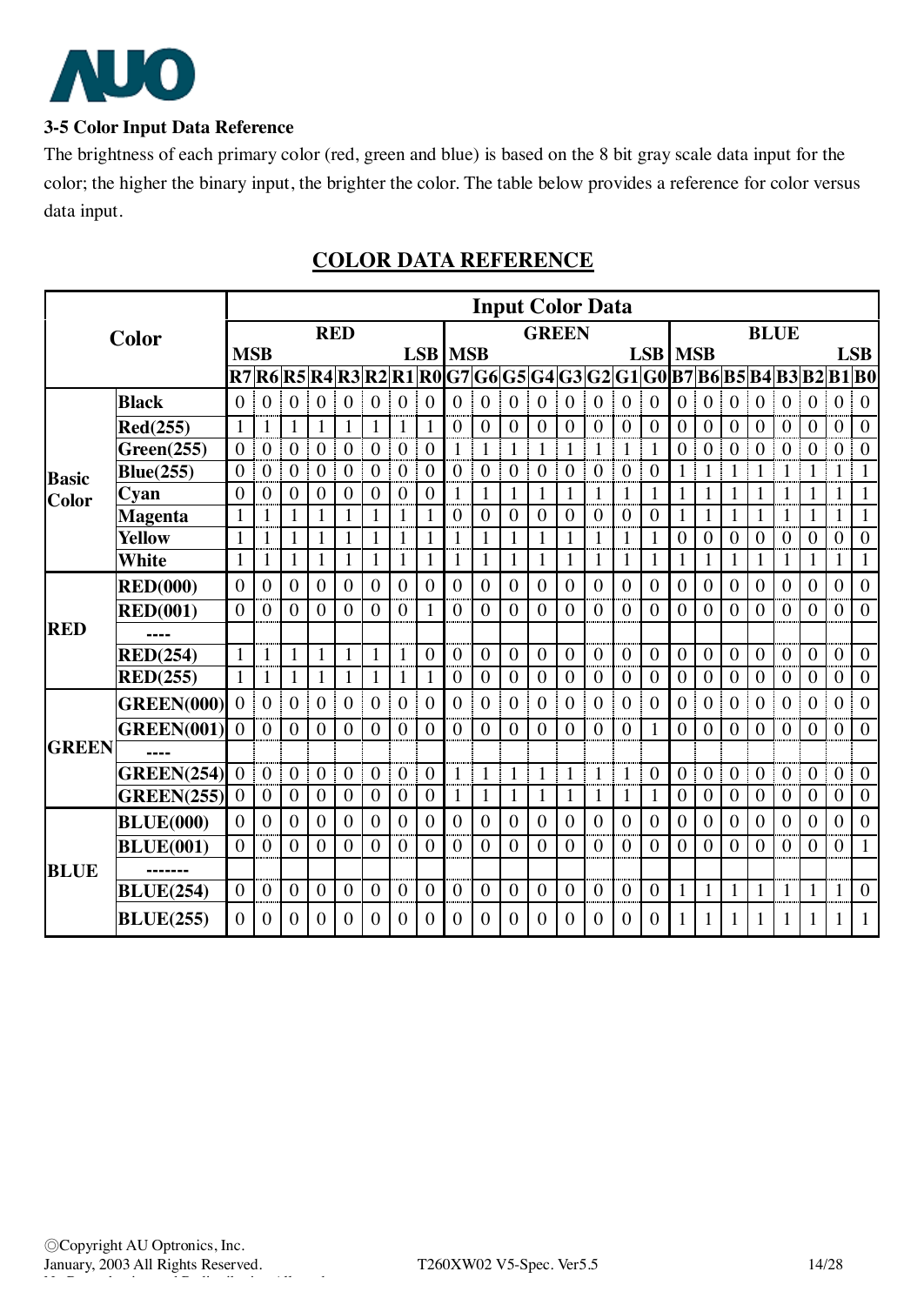

## **3-6 Power Sequence for LCD**



| <b>Parameter</b> |      | <b>Units</b> |      |    |
|------------------|------|--------------|------|----|
|                  | Min. | Typ.         | Max. |    |
| t1               | 0.5  |              | 20   | ms |
| t2               | 20   |              | 50   | ms |
| t3               | 700  |              |      | ms |
| t4               | 200  |              |      | ms |
| t <sub>5</sub>   | 50   |              |      | ms |
| t6               | 0.47 |              | 30   | ms |
| 45               |      |              |      |    |

(1) Apply the lamp voltage within the LCD operation range. When the back-light turns on before the LCD operation or the LCD turns off before the back-light turns off, the display may momentarily become abnormal screen.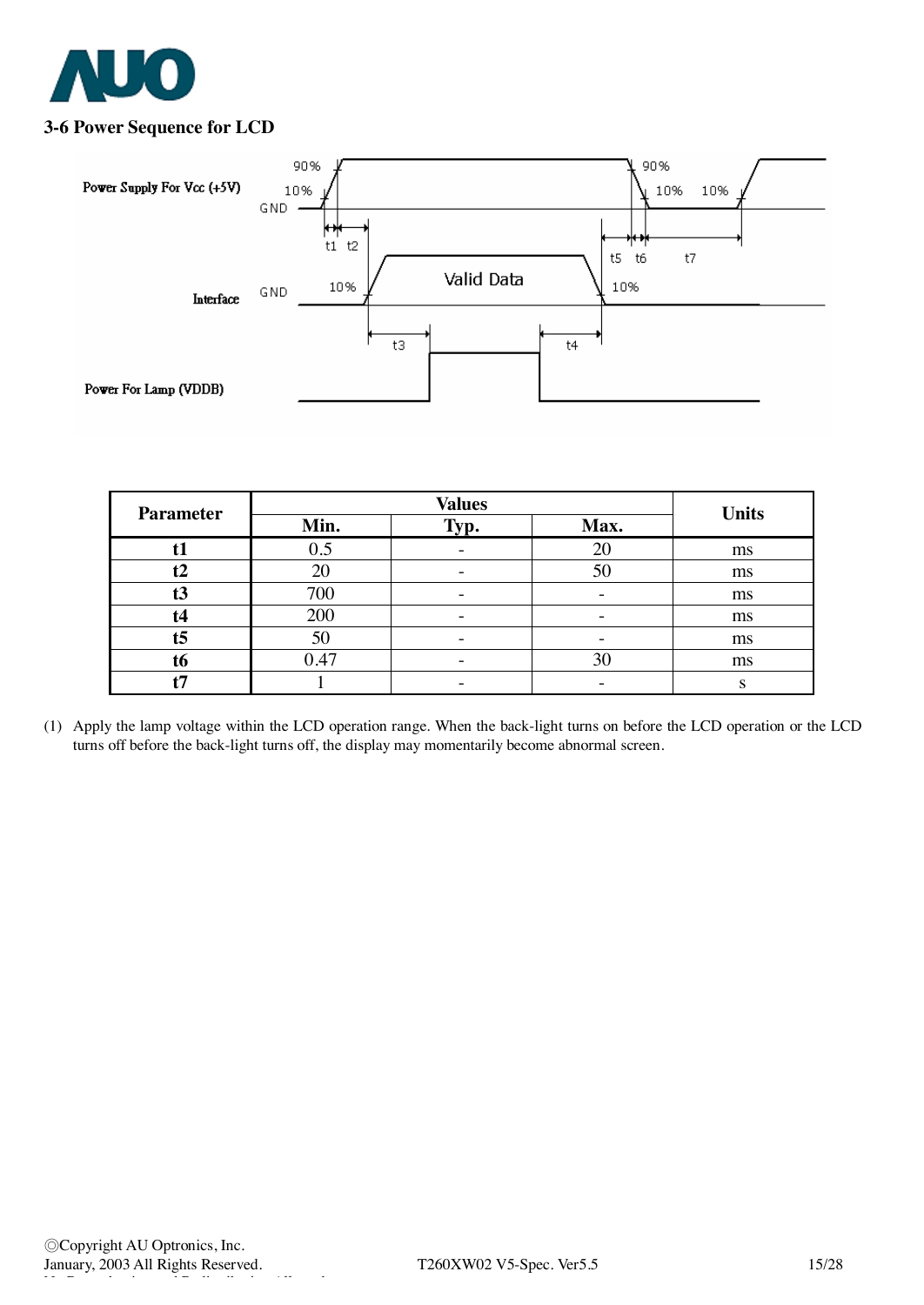

## **3-7 Power Sequence for Inverter**



| <b>Parameter</b> |      | <b>Values</b> |                          |              |
|------------------|------|---------------|--------------------------|--------------|
|                  | Min. | Typ.          | Max.                     | <b>Units</b> |
| <b>T1</b>        | 20   |               |                          | ms           |
| T2               | 500  |               | $\overline{\phantom{0}}$ | ms           |
| <b>T3</b>        | 250  |               |                          | ms           |
| <b>T4</b>        |      |               |                          | ms           |
| <b>T5</b>        |      |               |                          | ms           |
| <b>T6</b>        |      |               |                          | ms           |

 $GND$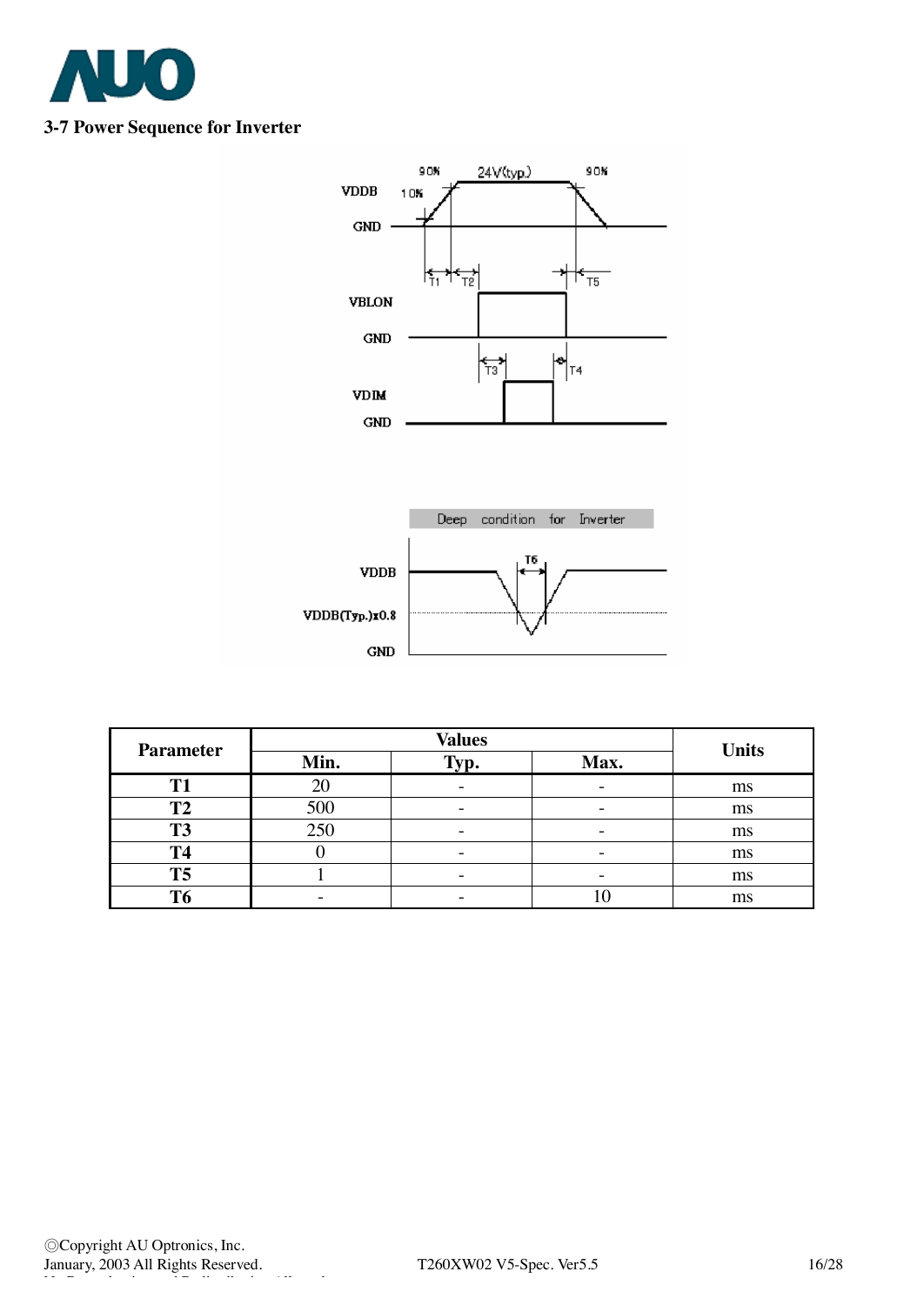

# **4. Optical Specification**

Optical characteristics are determined after the unit has been 'ON' and stable for approximately 45 minutes in a dark environment at 25℃. The values specified are at an approximate distance 50cm from the LCD surface at a viewing angle of  $\Phi$  and  $\theta$ equal to  $0^\circ$ .





| <b>Parameter</b>                     |                                 | <b>Symbol</b>                    | <b>Values</b>           |           |         | <b>Units</b>    | <b>Notes</b>    |                |
|--------------------------------------|---------------------------------|----------------------------------|-------------------------|-----------|---------|-----------------|-----------------|----------------|
|                                      |                                 |                                  | Min.                    | Typ.      | Max.    |                 |                 |                |
| <b>Contrast Ratio</b>                |                                 | <b>CR</b>                        | 600                     | 800       |         |                 | 1               |                |
| <b>Dark Luminance</b>                |                                 | <b>LBK</b>                       |                         |           | (0.625) | $\text{cd/m}^2$ | $\overline{2}$  |                |
|                                      | <b>Surface Luminance, white</b> |                                  | <b>LWH</b>              | 400       | 500     |                 | $\text{cd/m}^2$ |                |
|                                      |                                 | <b>Luminance Variation</b>       | $\delta_{WHITE}$<br>9 p |           |         | 1.3             |                 | 3              |
|                                      |                                 | <b>Response Rise Time</b>        | $Tr_R$                  |           | 15      | 18              |                 | $\overline{4}$ |
| <b>Time</b>                          |                                 | <b>Decay Time</b>                | $Tr_D$                  |           | 5       | 7               | ms              |                |
|                                      |                                 | <b>Gray to Gray</b>              | $T\gamma$               |           | 8       | 35              | ms              | 5              |
| <b>Color Coordinates</b>             |                                 |                                  |                         |           |         |                 |                 |                |
|                                      |                                 | <b>RED</b>                       | $R_X$                   |           | 0.640   |                 |                 |                |
|                                      |                                 |                                  | $R_Y$                   |           | 0.330   |                 |                 |                |
|                                      |                                 | <b>GREEN</b>                     | $G_X$                   | Typ.-0.03 | 0.290   | $Typ.+0.03$     |                 |                |
|                                      |                                 |                                  | $G_Y$                   |           | 0.600   |                 |                 |                |
|                                      |                                 | <b>BLUE</b>                      | $B_X$                   |           | 0.150   |                 |                 |                |
|                                      |                                 |                                  | $B_Y$                   |           | 0.060   |                 |                 |                |
| WHITE                                |                                 | $W_X$                            |                         | 0.280     |         |                 |                 |                |
|                                      |                                 |                                  | $W_Y$                   |           | 0.290   |                 |                 |                |
| <b>NTSC</b>                          |                                 |                                  |                         |           | 72      |                 | $\%$            |                |
| <b>Viewing Angle</b>                 |                                 |                                  |                         |           |         |                 |                 |                |
| x axis, right( $\varphi$ =0°)        |                                 | $\theta_r$                       |                         | 88        |         | Degree          |                 |                |
| x axis, left $(\varphi=180^\circ)$   |                                 | $\theta_1$                       |                         | 88        |         | Degree          | 6               |                |
|                                      |                                 | y axis, $up(\varphi=90^{\circ})$ | $\theta_{\rm u}$        |           | 88      |                 | Degree          |                |
| y axis, down $(\varphi = 0^{\circ})$ |                                 | $\theta_d$                       |                         | 88        |         | Degree          |                 |                |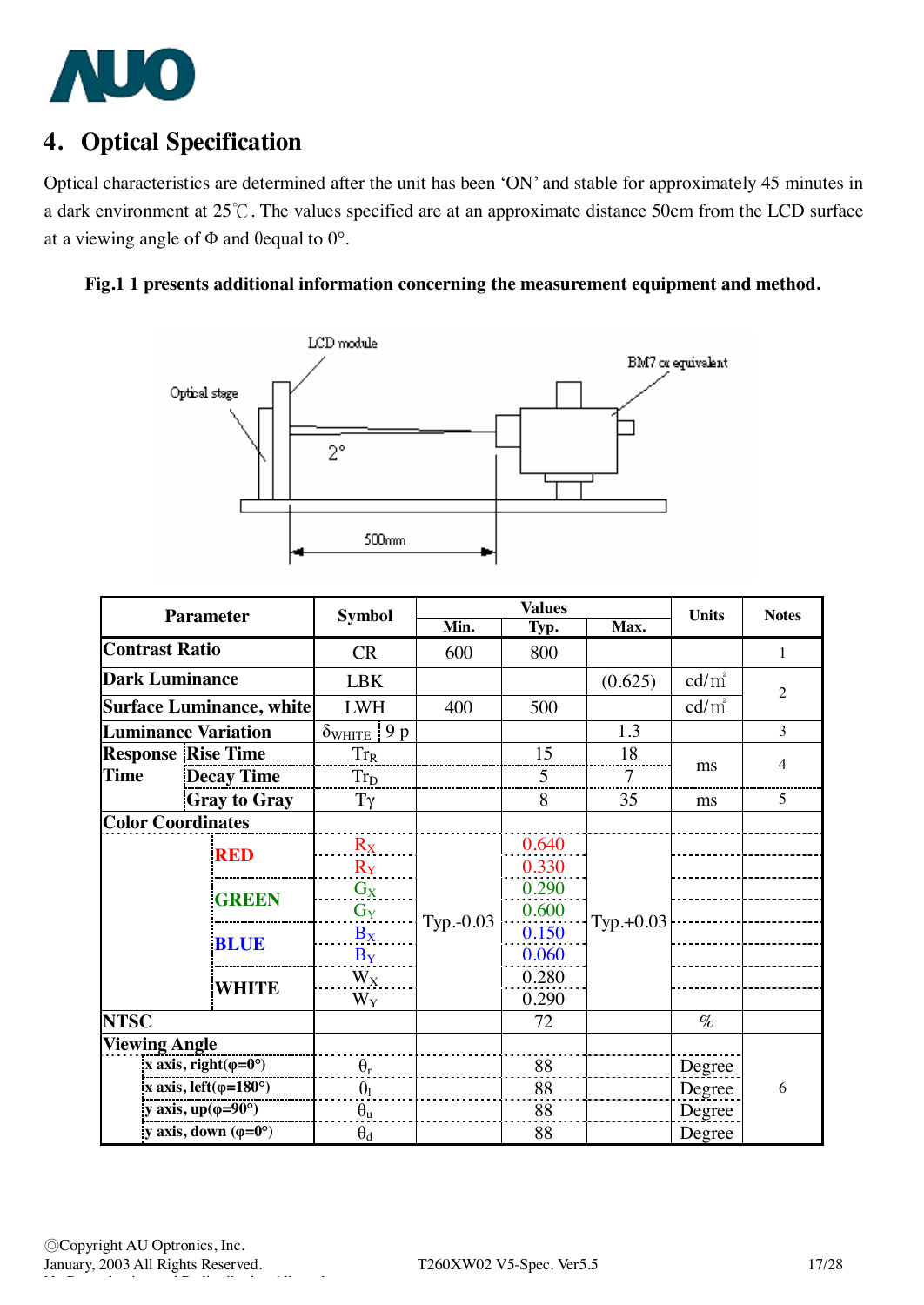

**Note**:

1. Contrast Ratio (CR) is defined mathematically as:

#### **Surface Luminance of** Lon1

#### **Surface Luminance of** Loff1

2. Surface luminance is luminance value at point 1 across the LCD surface 50cm from the surface with all pixels displaying white. From more information see FIG 2. When  $V_{\text{DDB}} = 24V$ ,  $I_{\text{DDB}} = 3.5A$ .  $L_{\text{WH}} = L_{\text{on}}1$ 

Where Lon1 is the luminance with all pixels displaying white at center 1 location.

**Contrast Ratio=**

3. The variation in surface luminance,  $\delta_{\text{WHTE}}$  is defined (center of Screen) as:

 $\delta_{WHITE(9P)} = \text{Maximum}(L_{on1}, L_{on2}, \ldots, L_{on9}) / \text{Minimum}(L_{on1}, L_{on2}, \ldots, L_{on9})$ 

- 4. Response time is the time required for the display to transition from black to white(Rise Time,  $Tr_R$ ) and from white to black (Decay Time,  $Tr_D$ ). For additional information see FIG3.
- 5. Ty is the response time between any two gray scale and is based on  $f_y=60Hz$  to optimize.
- 6. Viewing angle is the angle at which the contrast ratio is greater than 10. The angles are determined for the horizontal or x axis and the vertical or y axis with respect to the z axis which is normal to the LCD surface. For more information see FIG4.

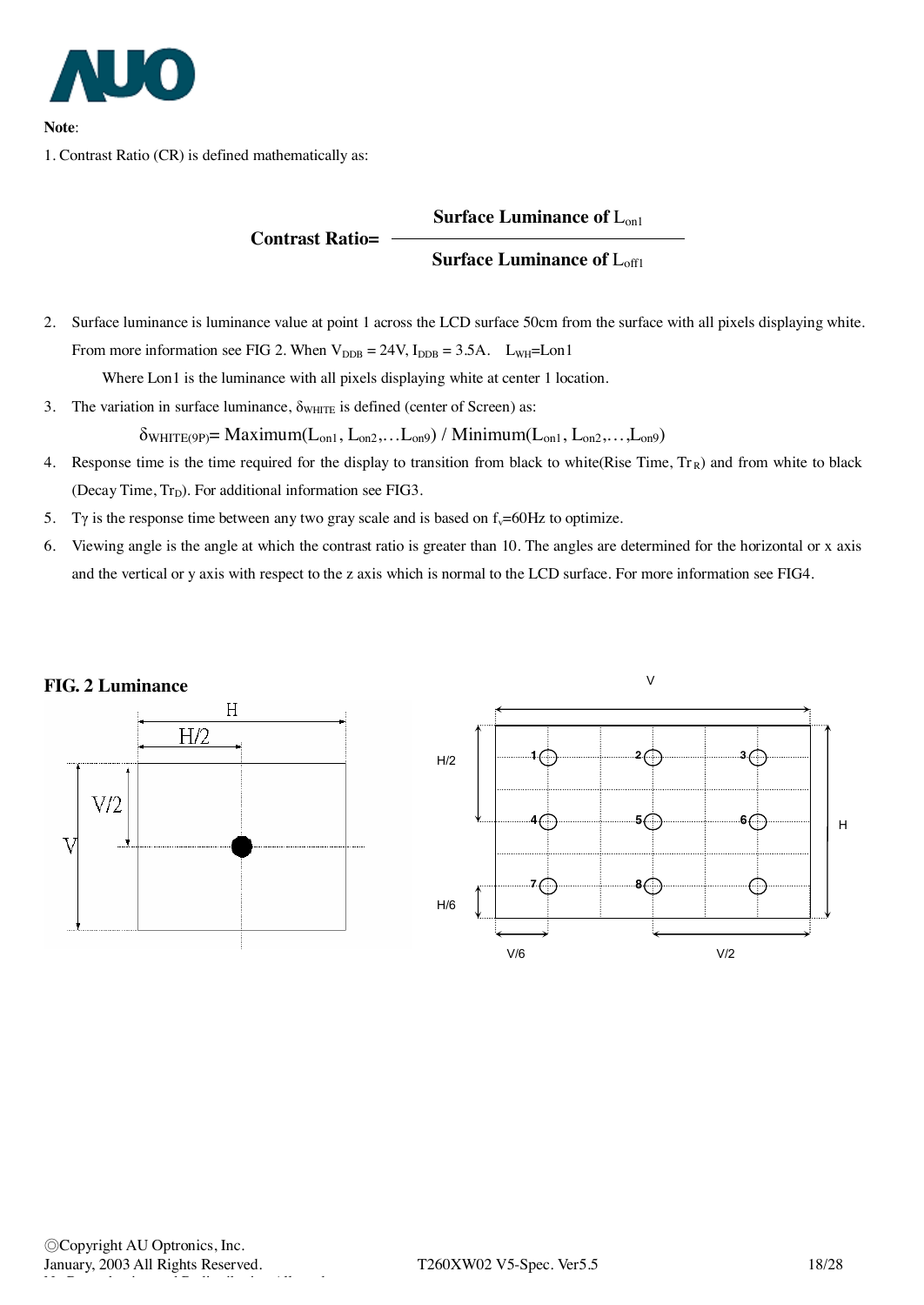

#### **FIG.3 Response Time**

The response time is defined as the following figure and shall be measured by switching the input signal for "black" and "white".



## **FIG.4 Viewing angle**

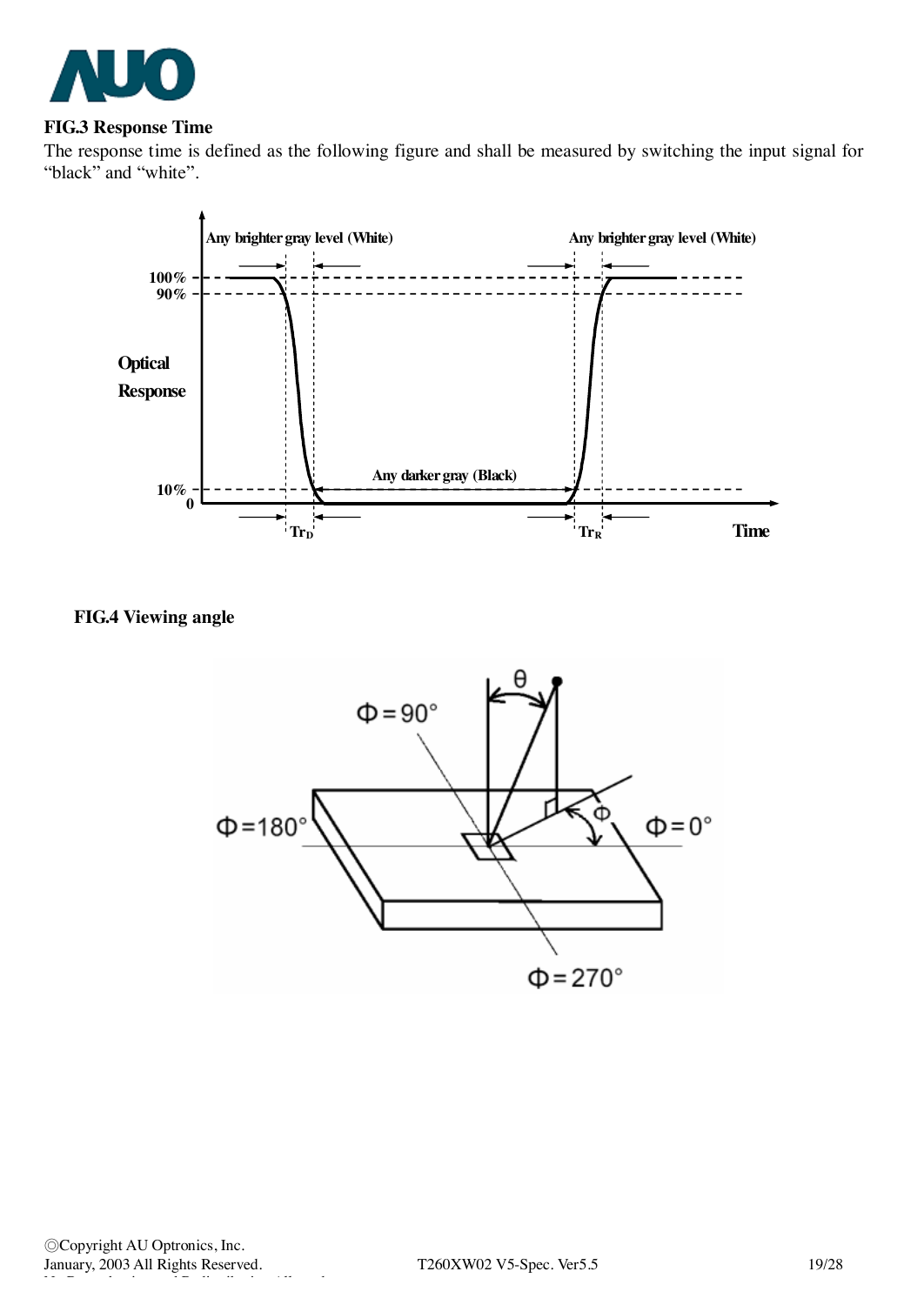

# **5. Mechanical Characteristics**

The contents provide general mechanical characteristics for the model T260XW02. In addition the figures in the next page are detailed mechanical drawing of the LCD.

|                            | Horizontal     | 626.0mm                             |  |  |
|----------------------------|----------------|-------------------------------------|--|--|
| <b>Outline Dimension</b>   | Vertical       | 373.0mm                             |  |  |
|                            |                | $47.5$ mm(w/i inverter & Shielding) |  |  |
|                            | Depth          | 30.3mm(w/o inverter)                |  |  |
| <b>Bezel Area</b>          | Horizontal     | $580.8$ mm $\pm 0.5$ mm             |  |  |
|                            | Vertical       | $328.8$ mm $\pm 0.5$ mm             |  |  |
|                            | Horizontal     | 575.769mm                           |  |  |
| <b>Active Display Area</b> | Vertical       | 323.712mm                           |  |  |
| Weight                     | $4200g$ (Typ.) |                                     |  |  |
| <b>Surface Treatment</b>   | Anti-Glare, 3H |                                     |  |  |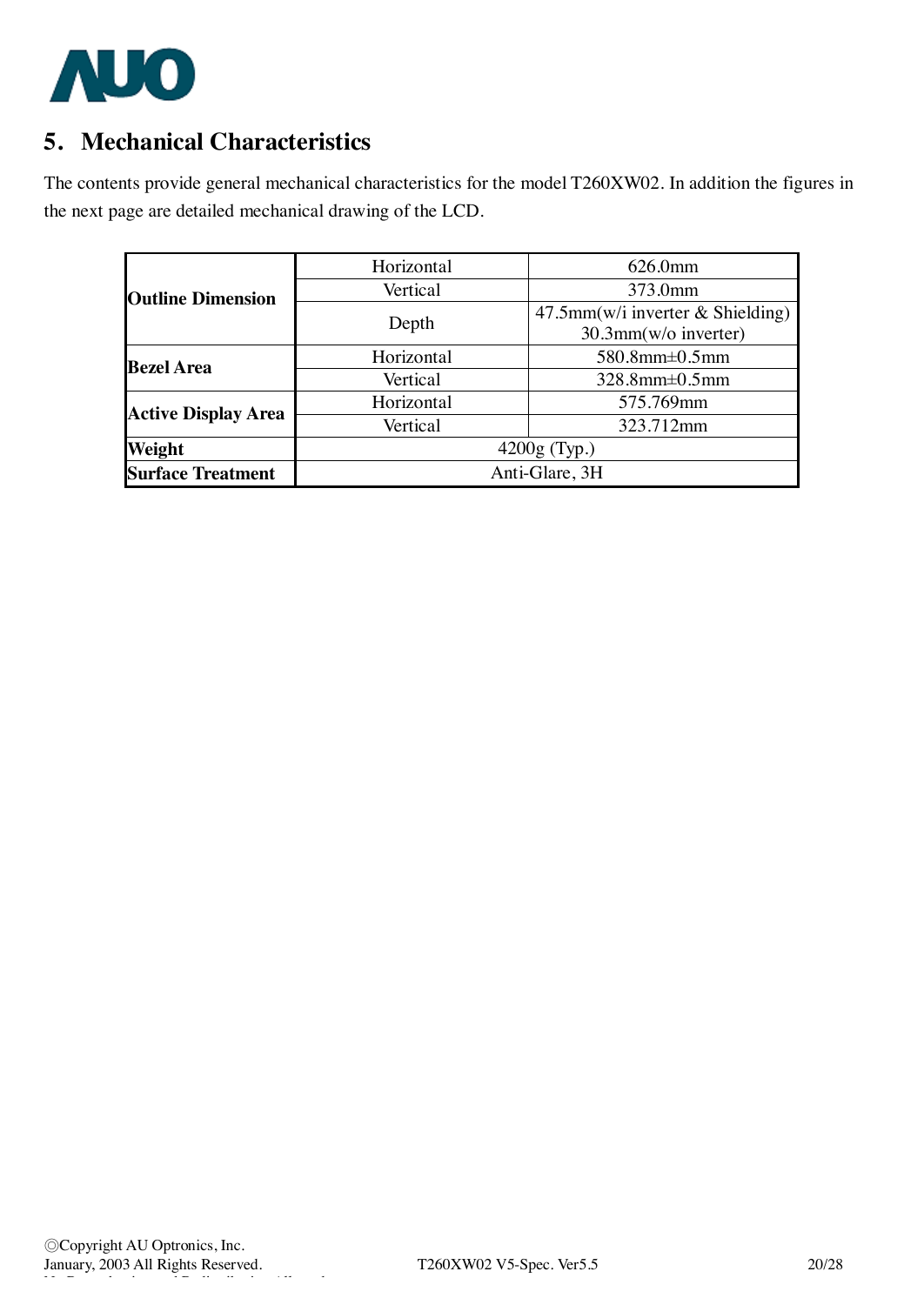



◎Copyright AU Optronics, Inc. January, 2003 All Rights Reserved. T260XW02 V5-Spec. Ver5.5 21/28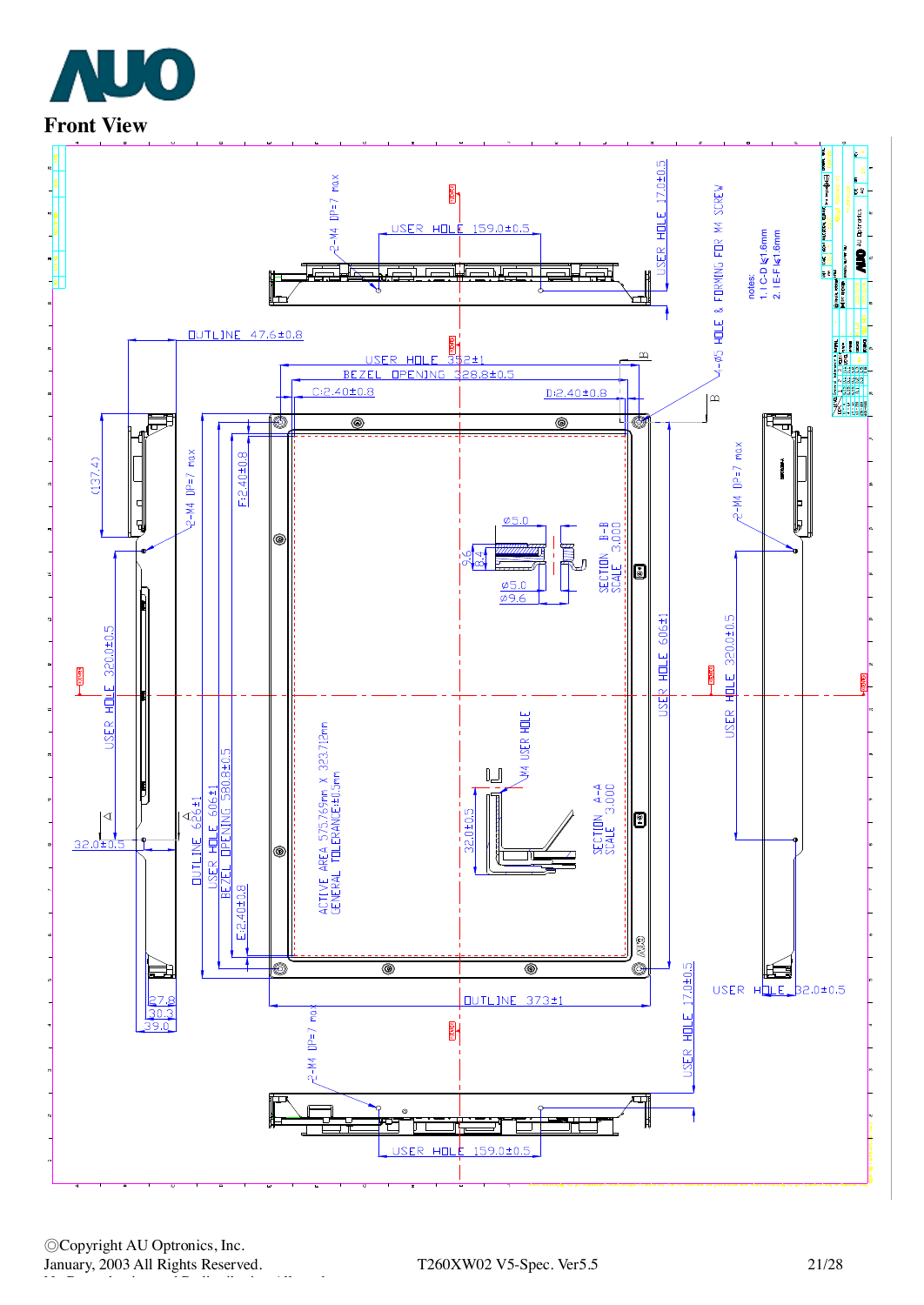

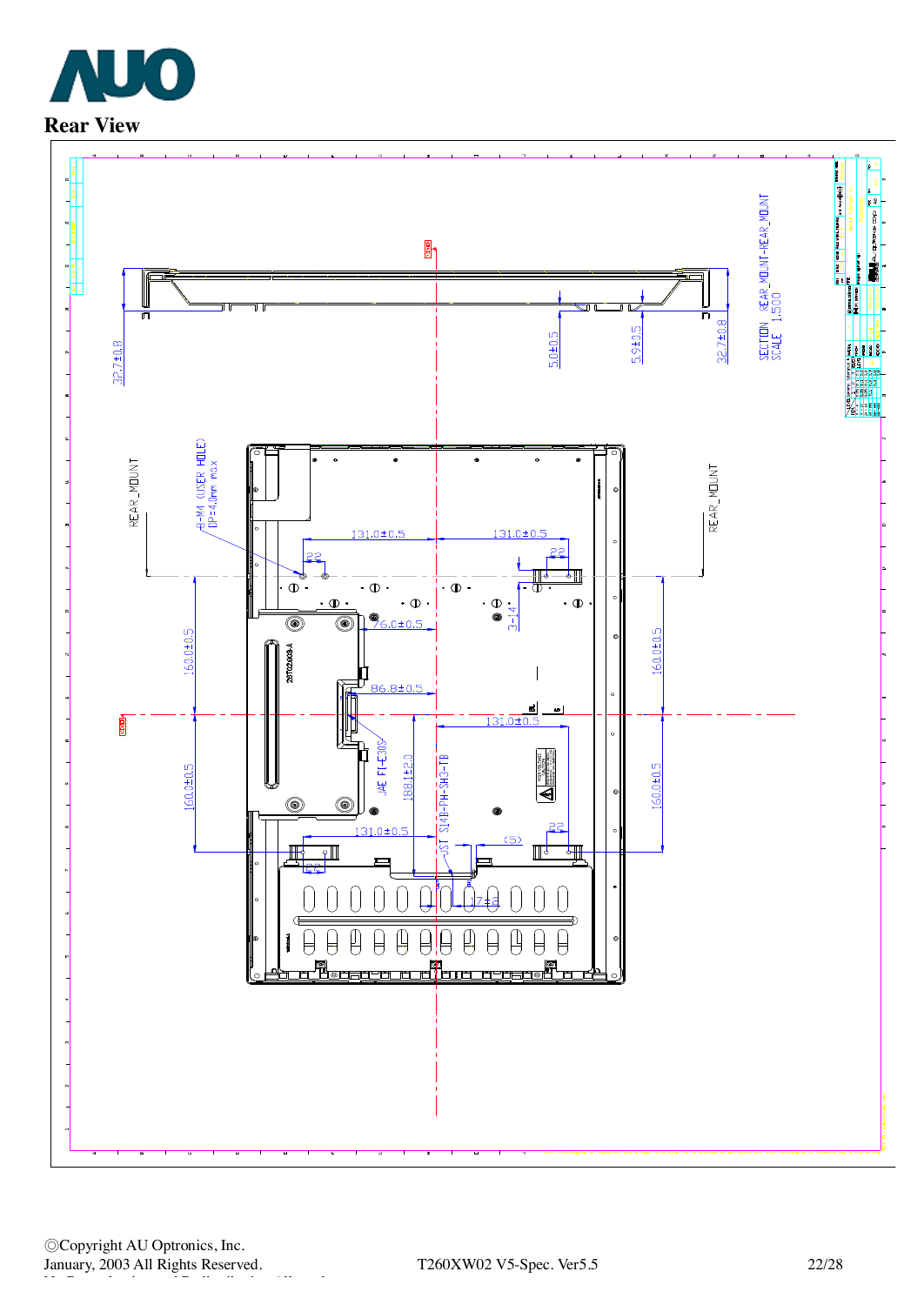

# **6. Reliability**

Environment test condition

| N <sub>o</sub>          | <b>Test Item</b>                         | <b>Condition</b>                            |  |  |
|-------------------------|------------------------------------------|---------------------------------------------|--|--|
| $\mathbf{1}$            | High temperature storage test            | Ta=60 $^{\circ}$ C<br>240h                  |  |  |
| $\overline{2}$          | Low temperature storage test             | Ta=-20°C<br>240h                            |  |  |
| 3                       | <b>High temperature operation test</b>   | Ta=50℃ 80%RH 240h                           |  |  |
| $\overline{\mathbf{4}}$ | Low temperature operation test           | $Ta=0^{\circ}$ C 240h                       |  |  |
| 5                       | <b>Vibration test</b><br>(non-operating) | Wave form: random                           |  |  |
|                         |                                          | Vibration level: 1.0G RMS                   |  |  |
|                         |                                          | Bandwidth: 10-500Hz                         |  |  |
|                         |                                          | Duration: X, Y, Z 20min                     |  |  |
|                         |                                          | One time each direction                     |  |  |
|                         |                                          | Shock level: 100G                           |  |  |
|                         | <b>Shock test</b><br>(non-operating)     | Waveform: half since wave, 2ms              |  |  |
| 6                       |                                          | Direction: $\pm X, \pm Y, \pm Z$            |  |  |
|                         |                                          | One time each direction                     |  |  |
| 7                       | <b>Vibration test</b>                    | Random Vibration: 10~200Hz, 1.5G, 30minutes |  |  |
|                         | (with carton)                            | in each $X, Y, Z$ direction                 |  |  |
| 8                       | Drop test<br>(with carton)               | Height: 53.3cm                              |  |  |
|                         |                                          | 1 corner, 3 edges, 6 surfaces               |  |  |
|                         |                                          | $(ASTMD4169-I)$                             |  |  |
| 9                       | <b>Altitude</b>                          | 50,000 feet (12Kpa)                         |  |  |
|                         | Storage/shipment                         |                                             |  |  |

## {Result Evaluation Criteria}

There should be no change which might affect the practical display function when the display quality test is conducted under normal operating condition.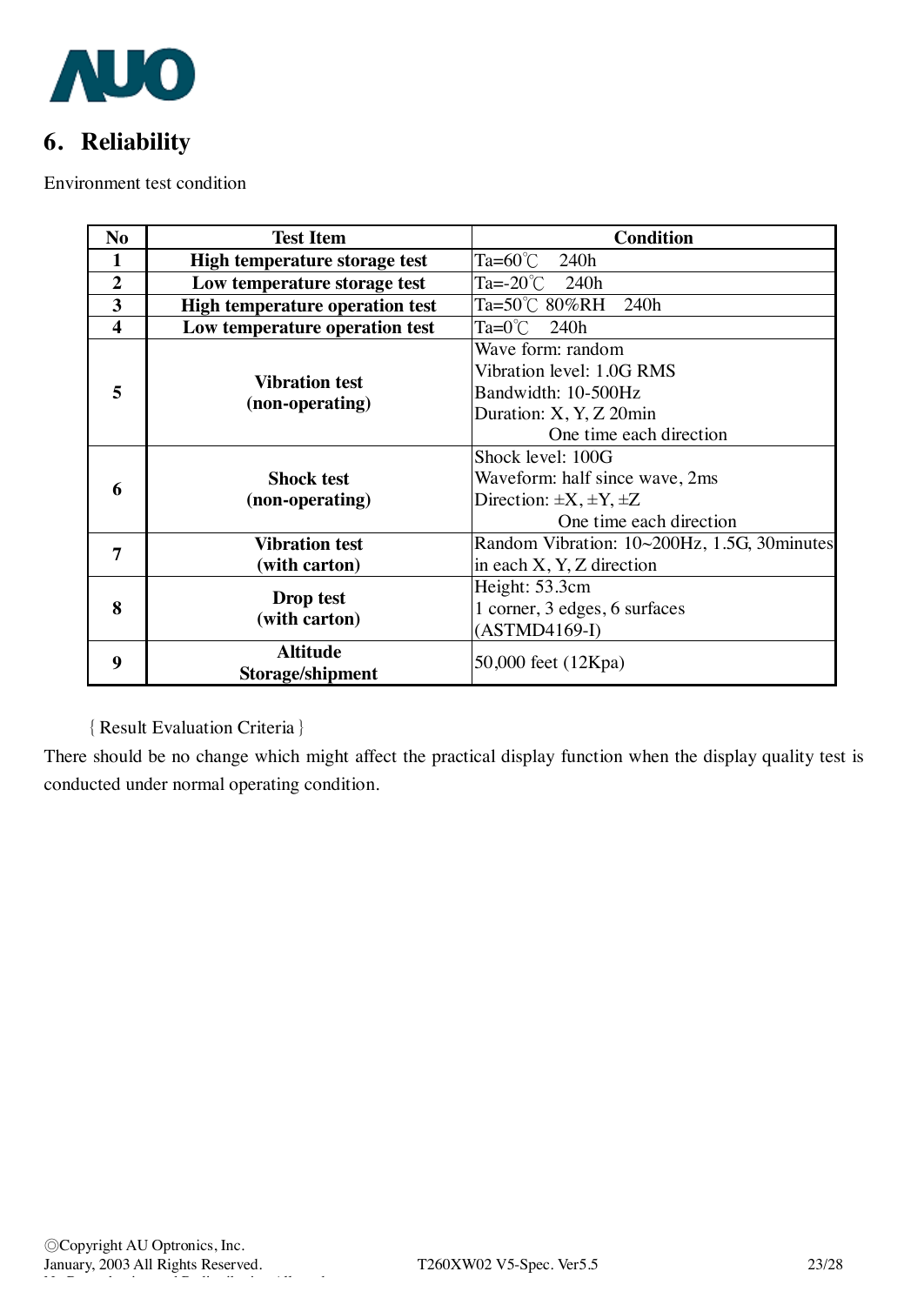

## **7. International Standard**

## **7-1. Safety**

甲、 UL1950 Third Edition, Underwriters Laboratories, Inc. Jan. 28, 1995

Standard for Safety of Information Technology Equipment Including electrical Business Equipment.

乙、 CAN/CSA C22.2 No. 950-95 Third Edition, Canadian Standards Association, Jan. 28, 1995

Standard for Safety of Information Technology Equipment Including Electrical Business Equipment.

(3) EN60950 : 1992+A2: 1993+A2: 1993+C3: 1995+A4: 1997+A11: 1997

IEC 950: 1991+A1: 1992+A2: 1993+C3: 1995+A4:1996

European Committee for Electrotechnical Standardization (CENELEC)

EUROPEAN STANDARD for Safety of Information Technology Equipment Including Electrical Business Equipment.

## **7-2. EMC**

a) ANSI C63.4 "Methods of Measurement of Radio-Noise Emissions from Low-Voltage Electrical and Electrical Equipment in the Range of 9kHz to 40GHz. "American National standards Institute(ANSI), 1992.

b) C.I.S.P.R "Limits and Methods of Measurement of Radio Interface Characteristics of Information Technology Equipment." International Special committee on Radio Interference.

c) EN 55022 "Limits and Methods of Measurement of Radio Interface Characteristics of Information Technology Equipment." European Committee for Electrotechnical Standardization. (CENELEC), 1998.

## **7-3. Green**

## **Green Mark Description:**

a) For Pb Free products, AUO will add  $\bullet$  for identification.

b) For RoHS compatible products, AUO will add  $\overline{\text{b}}$  for identification.

**Note.** The Green Mark will be present only when the green documents have been ready by AUO Internal Green Team. (The definition of green design follows the AUO green design checklist.)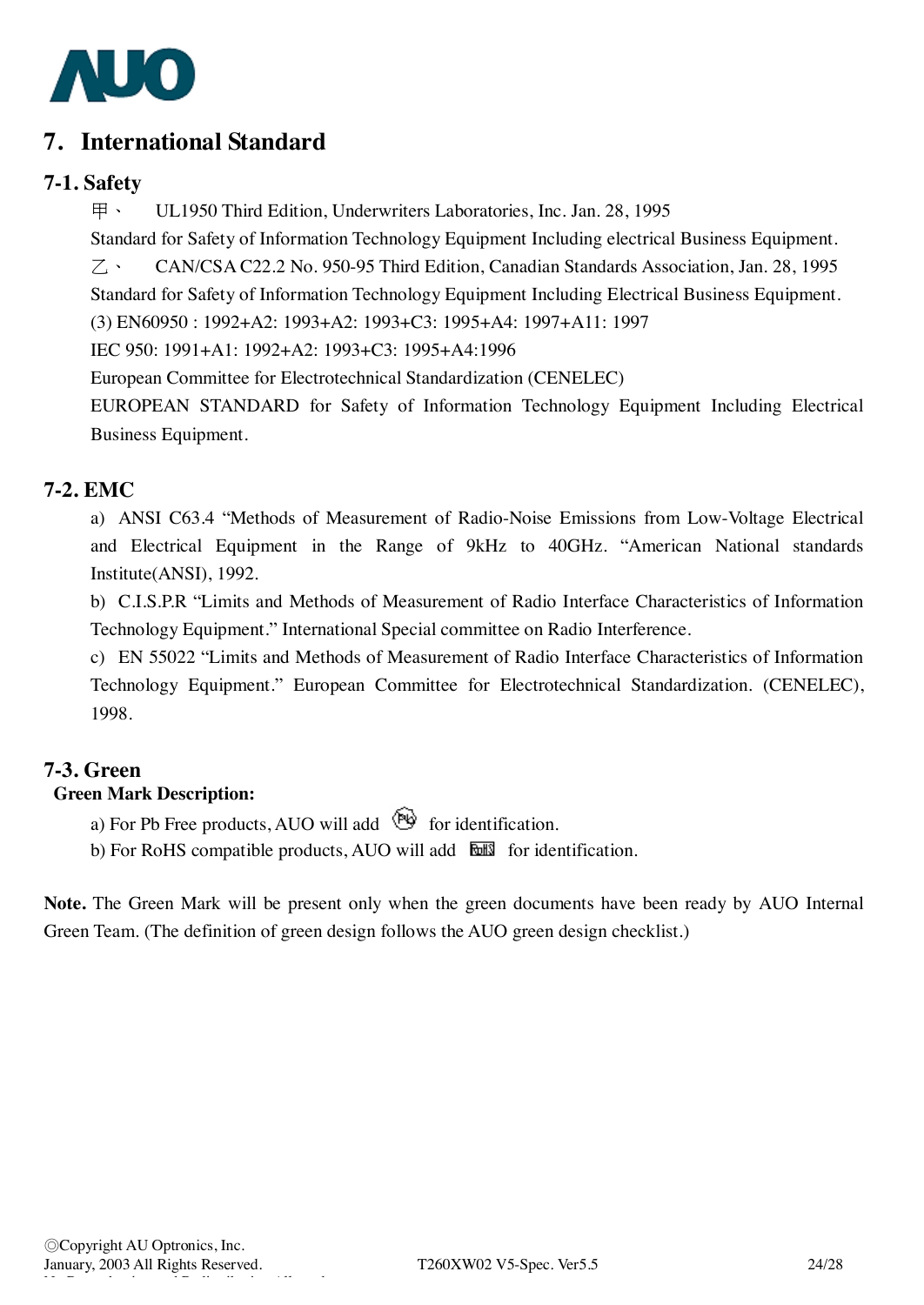

# **8. Packing**

Label sample 83mm \* 23mm



### **Carton Label**

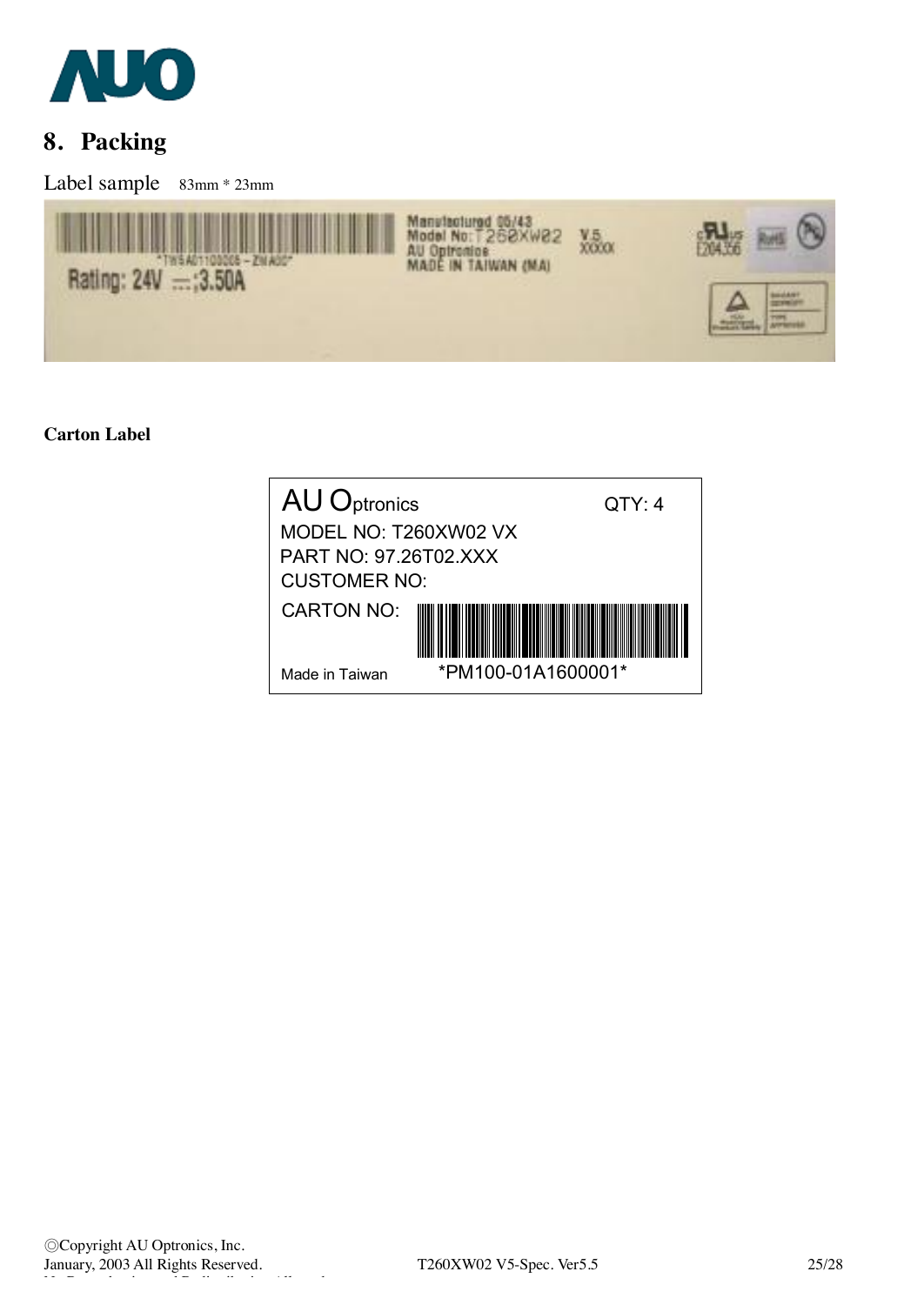



Carton Size 768(L)mm\*324(W)mm\*480(H)mm



|   | <b>Item</b>             |              |                             |             |                |  |
|---|-------------------------|--------------|-----------------------------|-------------|----------------|--|
|   |                         | Qty.         | <b>Dimension</b>            | Weight (kg) | Packing Remark |  |
|   | Packing BOX             | 4pcs/box     | 768(L)mm*324(W)mm*480(H)mm  | 20          |                |  |
|   | Pallet                  |              | 990(L)mm*780(W)mm*120(H)mm  |             |                |  |
|   | <b>Boxes per Pallet</b> |              | 9 boxes/Pallet              |             |                |  |
| 4 | Panels per Pallet       | 36pcs/pallet |                             |             |                |  |
|   | Pallet after packing    | 36           | 990(L)mm*780(W)mm*1560(H)mm | 190         |                |  |
|   |                         |              |                             |             |                |  |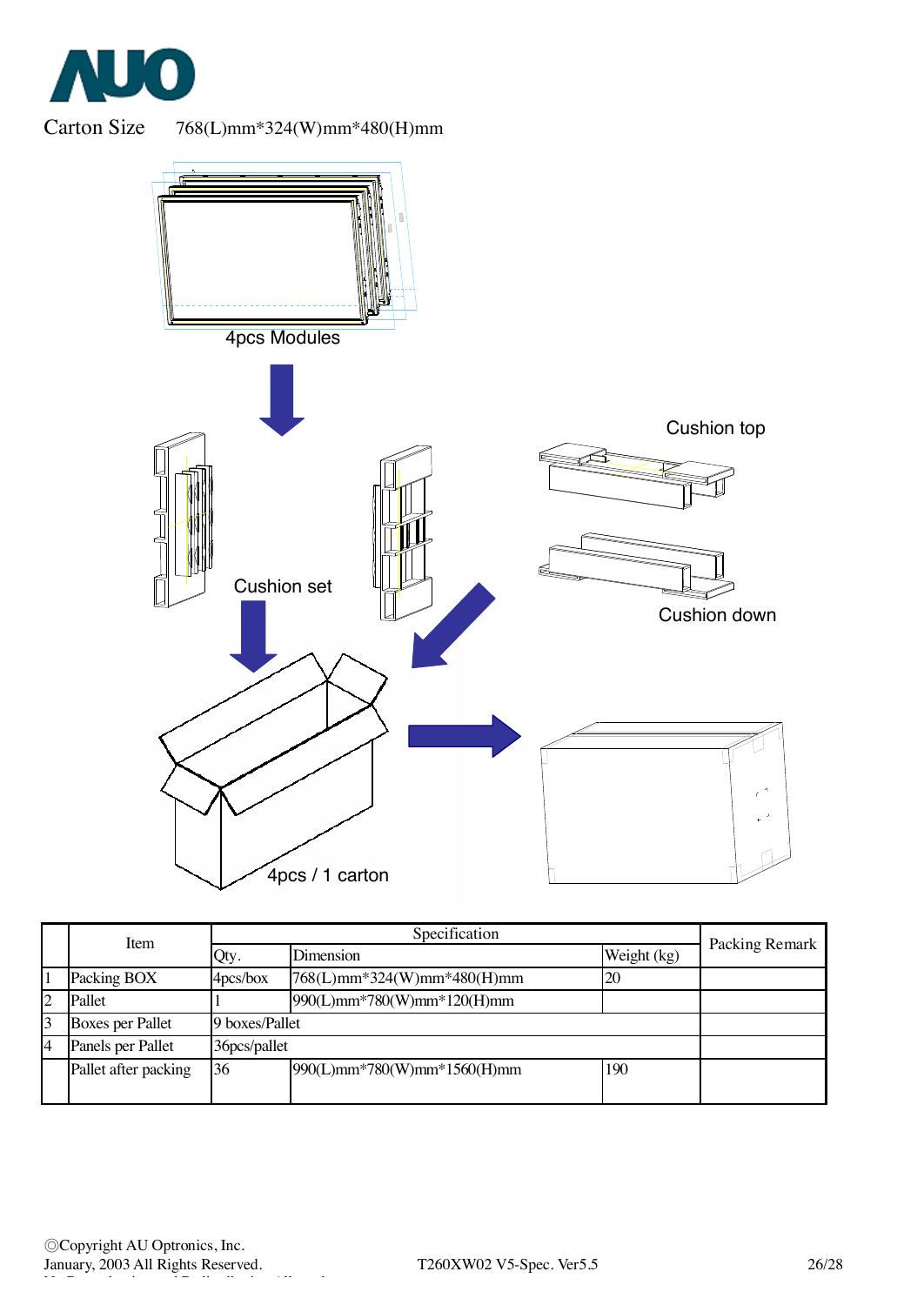

## **9. PRECAUTIONS**

Please pay attention to the followings when you use this TFT LCD module.

### **9-1 MOUNTING PRECAUTIONS**

(1) You must mount a module using holes arranged in four corners or four sides.

(2) You should consider the mounting structure so that uneven force (ex. Twisted stress) is not applied to module. And the case on which a module is mounted should have sufficient strength so that external force is not transmitted directly to the module.

(3) Please attach the surface transparent protective plate to the surface in order to protect the polarizer. Transparent protective plate should have sufficient strength in order to the resist external force.

(4) You should adopt radiation structure to satisfy the temperature specification.

(5) Acetic acid type and chlorine type materials for the cover case are not desirable because the former generates corrosive gas of attacking the polarizer at high temperature and the latter causes circuit break by electro-chemical reaction.

(6) Do not touch, push or rub the exposed polarizers with glass, tweezers or anything harder than HB pencil lead. And please do not rub with dust clothes with chemical treatment. Do not touch the surface of polarizer for bare hand or greasy cloth. (Some cosmetics are detrimental to the polarizer.)

(7) When the surface becomes dusty, please wipe gently with absorbent cotton or other soft materials like chamois soaks with petroleum benzene. Normal-hexane is recommended for cleaning the adhesives used to attach front/ rear polarizers. Do not use acetone, toluene and alcohol because they cause chemical damage to the polarizer.

(8) Wipe off saliva or water drops as soon as possible. Their long time contact with polarizer causes deformations and color fading.

(9) Do not open the case because inside circuits do not have sufficient strength.

### **9-2 OPERATING PRECAUTIONS**

(1) The spike noise causes the mis-operation of circuits. It should be lower than following voltage: V=±200mV(Over and under shoot voltage)

(2) Response time depends on the temperature. (In lower temperature, it becomes longer..)

(3) Brightness depends on the temperature. (In lower temperature, it becomes lower.) And in lower temperature, response time (required time that brightness is stable after turned on) becomes longer.

(4) Be careful for condensation at sudden temperature change. Condensation makes damage to polarizer or electrical contacted parts. And after fading condensation, smear or spot will occur.

(5) When fixed patterns are displayed for a long time, remnant image is likely to occur.

(6) Module has high frequency circuits. Sufficient suppression to the electromagnetic interference shall be done by system manufacturers. Grounding and shielding methods may be important to minimize the interface.